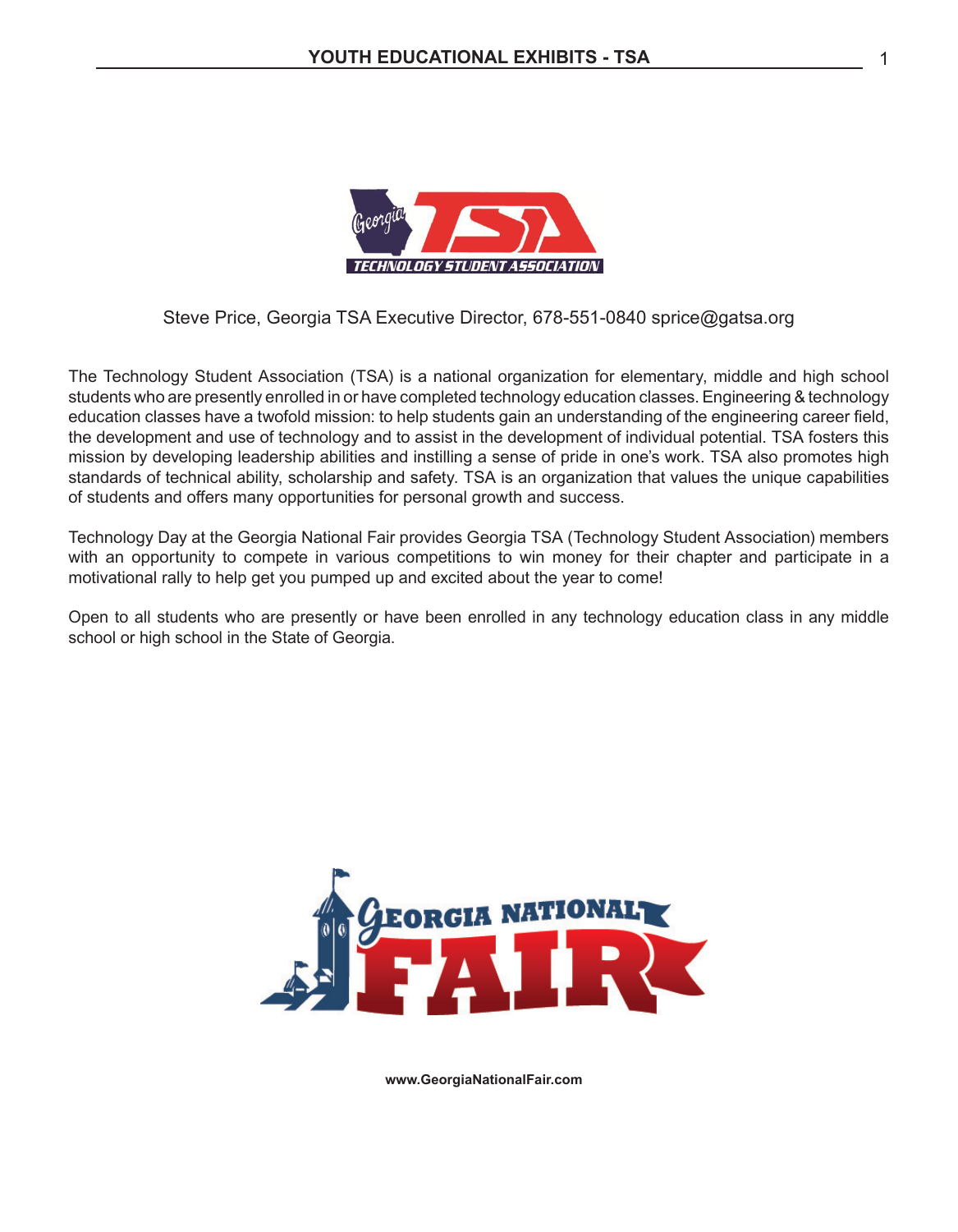**All exhibitors are required to read and abide by the Georgia National Fair General Rules and Regulations. PLEASE NOTE: IT IS YOUR RESPONSIBILITY TO READ AND UNDERSTAND THE RULES. If you have questions, you may certainly e-mail us at sprice@gatsa.org or contests@ gnfa.com. Please help us prevent entry disqualifications.**

**Advisors are required to register online at GeorgiaNationalFair.com (https://www.georgianationalfair. com/p/georgialiving/youth) for all competitions by September 7, 2022. Late entries will not be accepted. No substitutions allowed. Required password must be obtained by Sept. 5, 2022.**

**Exhibitors will be required to turn in a copy of their online registration confirmation to check-in for competitions.** 

**PLEASE NOTE THAT THE COMPETITIONS AND THE RALLY ARE TWO SEPARATE EVENTS AND REQUIRE SEPARATE REGISTRATION.**

**Rally information is included on the last page of this information. \*\*\*IMPORTANT - SEE FAIR GATE ENTRY PROCEDURE AND FEES. For rally questions, please contact Georgia TSA at 678-551-0840 or sprice@gatsa. org.**

# NEW FOR 2022

ONLINE REGISTRATION HAS CHANGED. You will still log in as your "club", but all contests will be entered in the Chapter/Club name.

When you add the exhibitor, you will enter the SCHOOL NAME in the first name field and TSA in the last name field. You will add all entries under this one exhibitor name.

All checks \$20 or more will be made out to the Chapter and the advisor/agent will be responsible for distributing funds to participants. Participant names must be entered in the Student Name field for each entry to be able to track premium awards.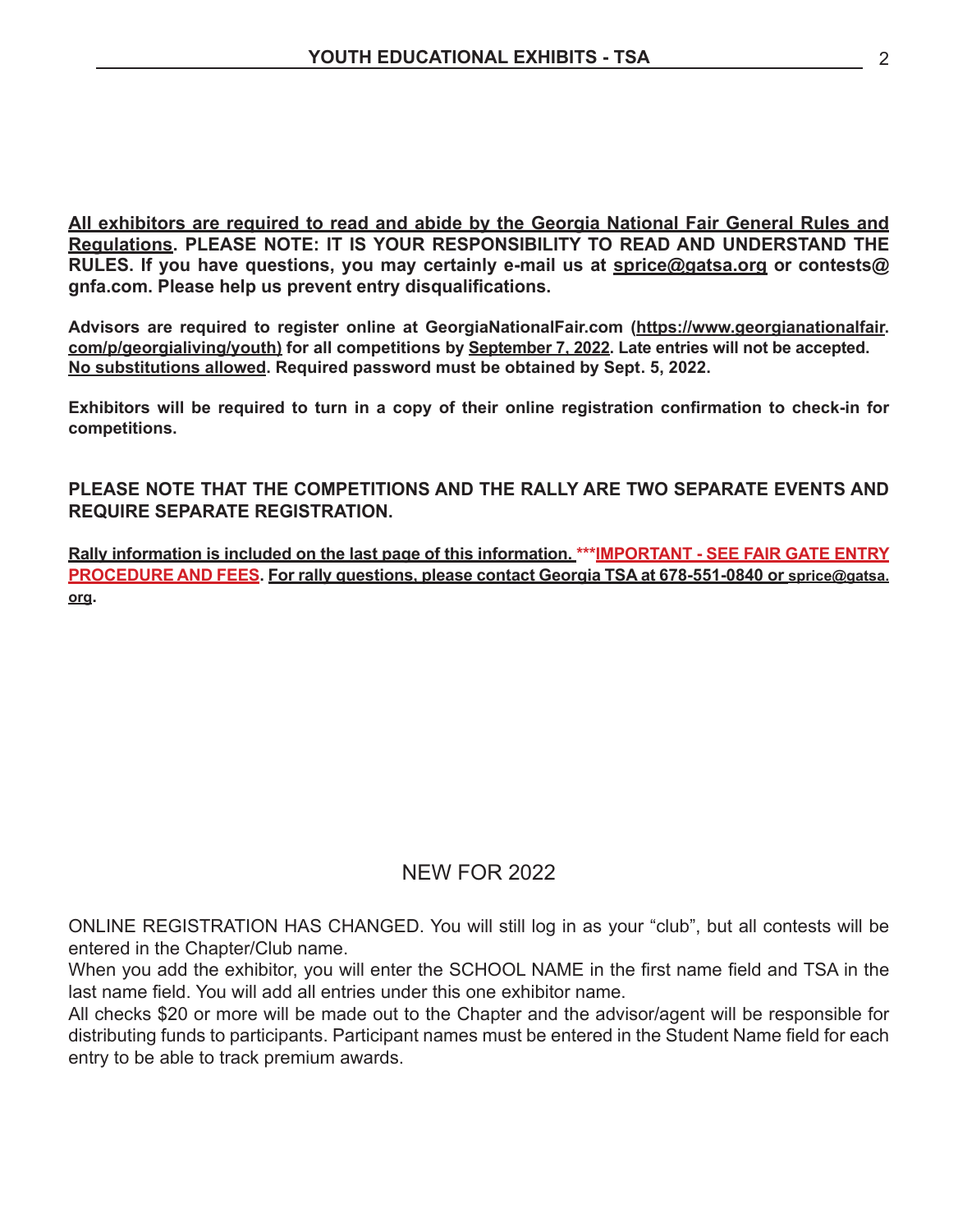# **GEORGIA NATIONAL FAIR TSA SUPERIOR CHAPTER AWARD**

**1st Place - Superior Chapter - \$500 2nd Place - Reserve Superior Chapter - \$250**

Sponsored by the Georgia National Fair

 **All placings will be put on a point system, example: 1st place=10 pts, 2nd place=9 pts, etc. These points will be calculated by chapter and the chapter with the highest accumulated points after the last competition will receive a GNF Superior Chapter Award plaque and \$500. The second place chapter will receive a GNF Reserve Superior Chapter Award plaque and \$250.**

# **Congratulations! 2021 Georgia National Fair TSA Superior Performance Award Winners**

*Superior Chapter Parkview High School*

*Reserve Superior Chapter Pickens County High School*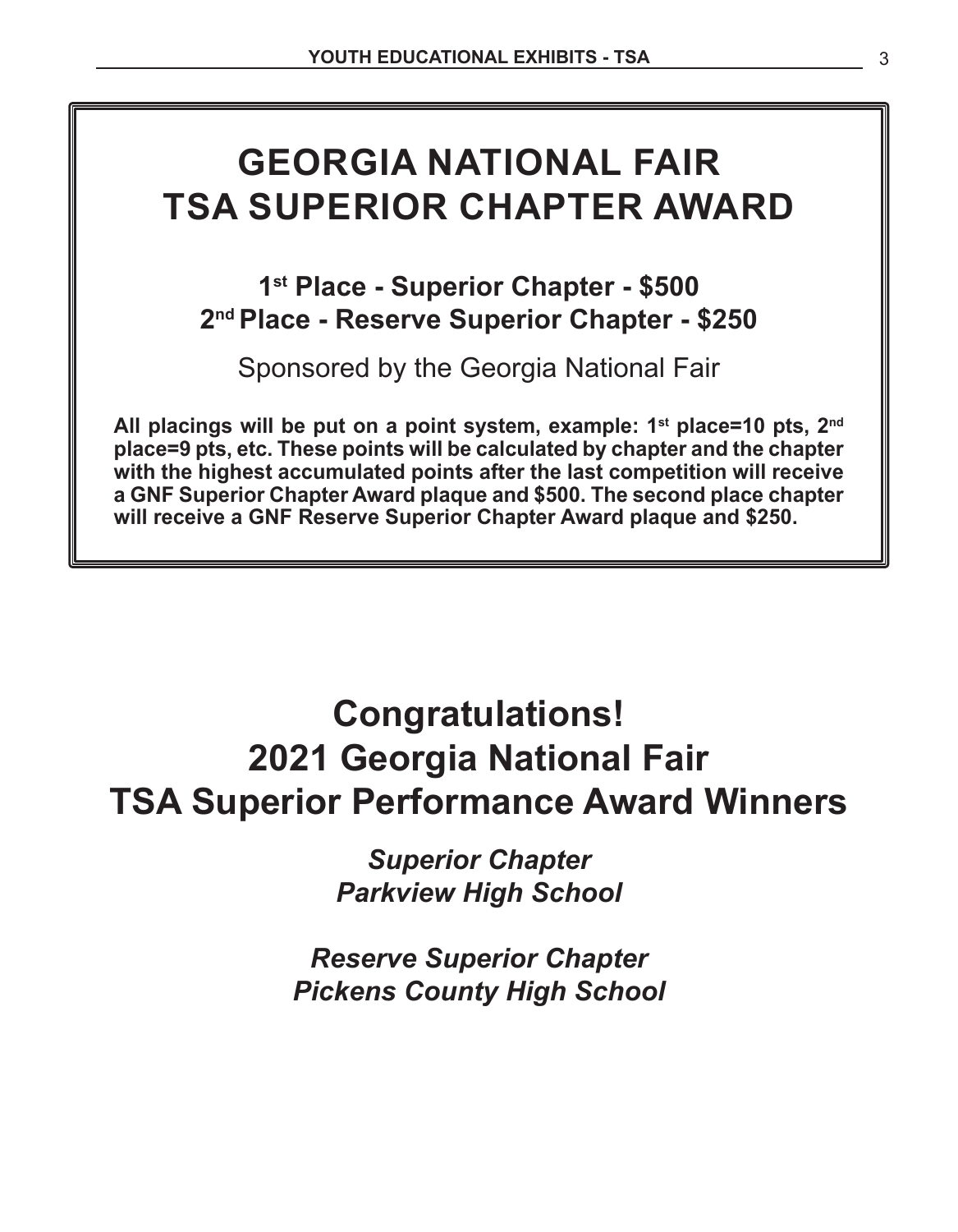#### **TSA RULES**

1. Open to all students who are presently or have been enrolled in any technology education class in any middle school or high school in the State of Georgia.

2. All participating students must report with their teacher/advisor to the East ticket gate for admittance.

3. Top ten entries will be on display in the Miller-Murphy-Howard Building during the remainder of the Fair; other projects may be picked up after 2:30 PM on October 10, 2022.

4. **Winning entries not picked up at the Fairgrounds after the Fair will be available at the GA TSA Locust Grove Office for chapters within driving distance in the Metro/ South Metro Counties. The entries belonging to chapters outside of the Metro/South Metro can retrieve their entries at Fall Leadership Conference '22 – on Jekyll Island. Any entries not picked up at that time will be discarded.** 

5. **ONLINE REGISTRATION WITH GEORGIA NATIONAL FAIR IS REQUIRED FOR ALL ENTRIES. DEADLINE IS SEPT. 7, 2022. Late entries will not be accepted. Deadline for securing account password is Sept. 5, 2022.**

6. **Exhibitors will be required to turn in a copy of their online registration confirmation to check-in for competitions. NO SUBSTITUTIONS WILL BE ALLOWED.**

**7. NOTE: Due to increased administrative costs, for chapters/clubs that earn less than \$20 in cumulative premiums, the exhibitors who place will receive ribbons, but will not be issued a check.**

#### **COMPETITIONS**

**Pre-judged Competitions:** Pre-judged Competitions will be turned in at the CORE Conference or electronically submitted by 11:59 PM **September 7, 2022**. These events will be judged during CORE (Chapter Officer Retreat for Excellence) and not at the Rally. None of those events will be accepted or judged at the Rally.

**On-site Competitions will be judged at the fair with an interview or live testing and must be turned in October 10, 2022 between 9:00 AM and 10:45 AM.** 

#### **TSA Events**

**\*Pre-judged Competitions On-site Competitions** Georgia TSA Pin Design **Powered Airplane** Program Promotion Middle School Manufacturing Prototype

Architectural Design Alternative Energy Design - Rubber Band Program Promotion High School Conceptual Design - CO2 Dragster Mousetrap Car Challenge Robotic Challenge H.S. "Rover Challenge" Robotic Challenge M.S. "Rover Challenge" Structural Design - Child's Riding Toy

> 1st 2nd 3rd 4th 5th-7th 8th-10th \$100 \$75 \$50 \$25 \$15 \$10

> > Sponsored in part by:

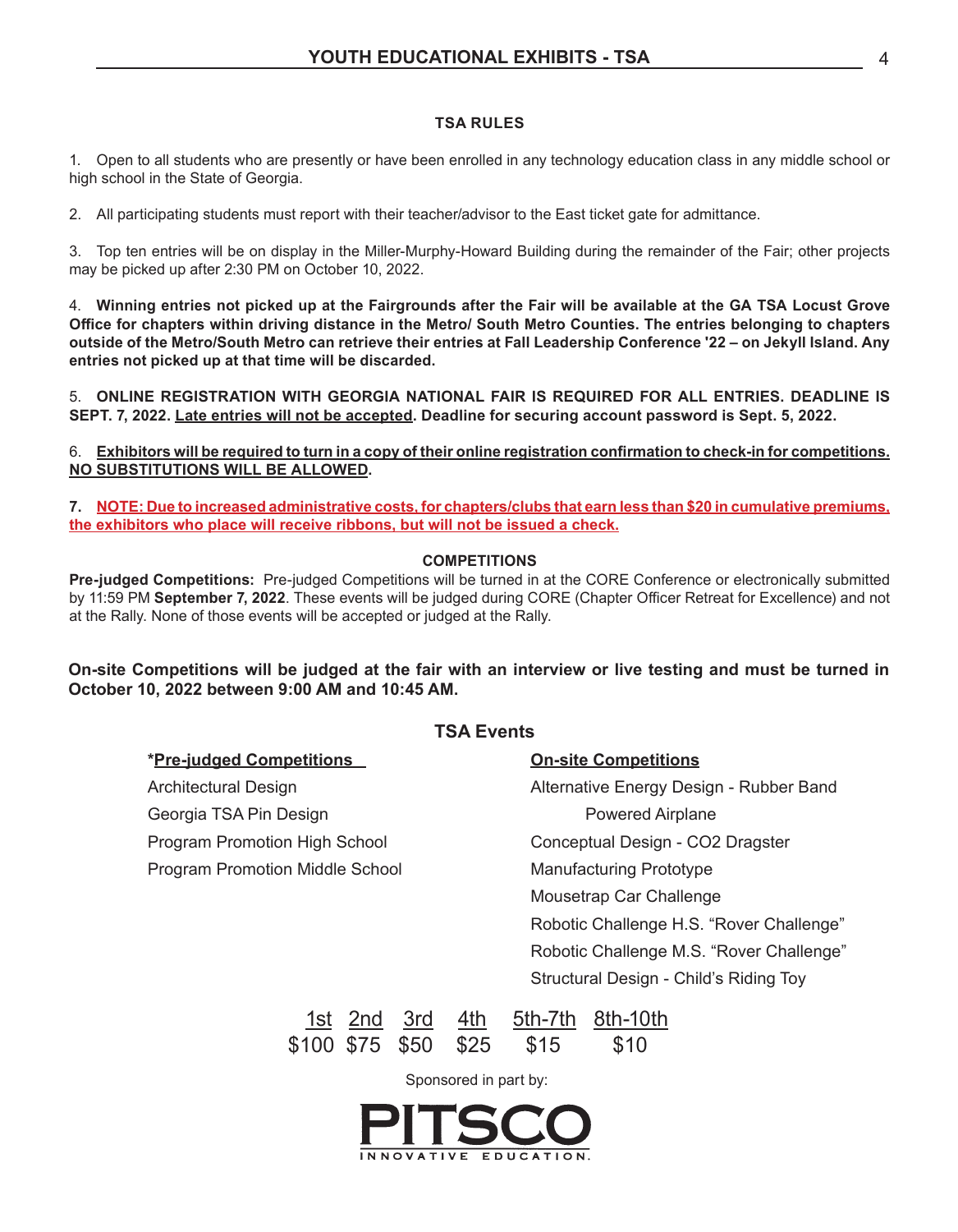# **ARCHITECTURAL DESIGN CHALLENGE**

**ALL EVENTS MUST BE ENTERED with the School Name in the "First Name" field and "TSA" in the "Last Name" field. Example: First Name "Best High School" and Last Name "TSA") and individual names must be listed in the Student Name field.**

**Enter online at www.GeorgiaNationalFair.com** 

**(https://www.georgianationalfair.com/p/georgialiving/youth) by SEPTEMBER 7, 2022.** 

**Entries are limited to one per chapter.**

# **DIVISION 40101 ARCHITECTURAL DESIGN CHALLENGE**

#### **CLASS 01 Architectural Design Challenge**

**Design Challenge Background: Career Education has evolved over the last several years. What's being taught and how it's taught has driven changes in facilities. Taking a space and designing it to create classrooms and labs which are equipped with state-of-the-art equipment and technology that accommodate the current activities and teaching strategies as well as making them flexible for an assortment of activities is the target these days for middle and high school programs. Elementary School level STEM labs do not exist in many school systems.**

#### **OBJECTIVE:**

The focus of the 2022 Architectural Design problem is to Design a STEM Lab for an elementary school to accommodate 30 students in a Maximum room size of 2000 sq feet. Your task should include research of what activities would take place in an elementary school STEM lab, necessary securable storage space, moveable work stations. The design must include:

a. A defined, safe entry and exit

b. One or more areas where environmental suits are stored and accessed.

c. One or more Assembly/Gathering spaces

d. Activity Areas appropriate to support the team's interpretation of the Design.

e. Support spaces as necessary to sustain the use and function of the facility. Some examples of support spaces are: janitorial, storage, mechanical, electrical, food preparation

f. Bathrooms / Toilets

g. Other necessary sections as discovered through the research.

**PROCEDURES**: Students must submit their display during check-in at CORE on September 10, 2022. Tech Day entrants who cannot attend CORE may ship their entry to Steve Price, GA TSA c/o Kaplan Mitchell Retreat and Conference Center, 70 Darom Lane - Clayton, GA 30525 to arrive by September 9, 2022, or have the entry brought to CORE by another Chapter. GA TSA is not responsible for entries lost in shipping. No entries for Middle or High School challenge will be accepted at Tech Day.

#### **A copy of the online registration confirmation will be required to check-in for competition.**

#### **CONTEST RULES:**

The design must meet the following criteria:

1. **All exhibitors are required to read and abide by the Georgia National Fair General Rules and Regulations. PLEASE NOTE: IT IS YOUR RESPONSIBILITY TO READ AND UNDERSTAND THE RULES. If you have questions, you may certainly e-mail us at sprice@gatsa.org or contests@gnfa.com. Please help us prevent entry disqualifications.**

2. The participants are to design an architectural floor plan that meets the current year's problem.

3. The floor plan is to be submitted on maximum drawing sheet cut size B (11" x 17") with standard scale as found on Architectural triangular scale, (1/8" = 1' - 0", 1/4" = 1' - 0", etc.). Smaller format is acceptable.

4. A 3-D rendering must be submitted on maximum drawing sheet cut size B (11" x 17"). Smaller format is acceptable.

5. While 3-D modeling may be used to enhance the rendering, the actual habitat must be the original work of the student. **Do not submit a physical 3-D model of your design.**

### **ARCHITECTURAL DESIGN CHALLENGE (continued)**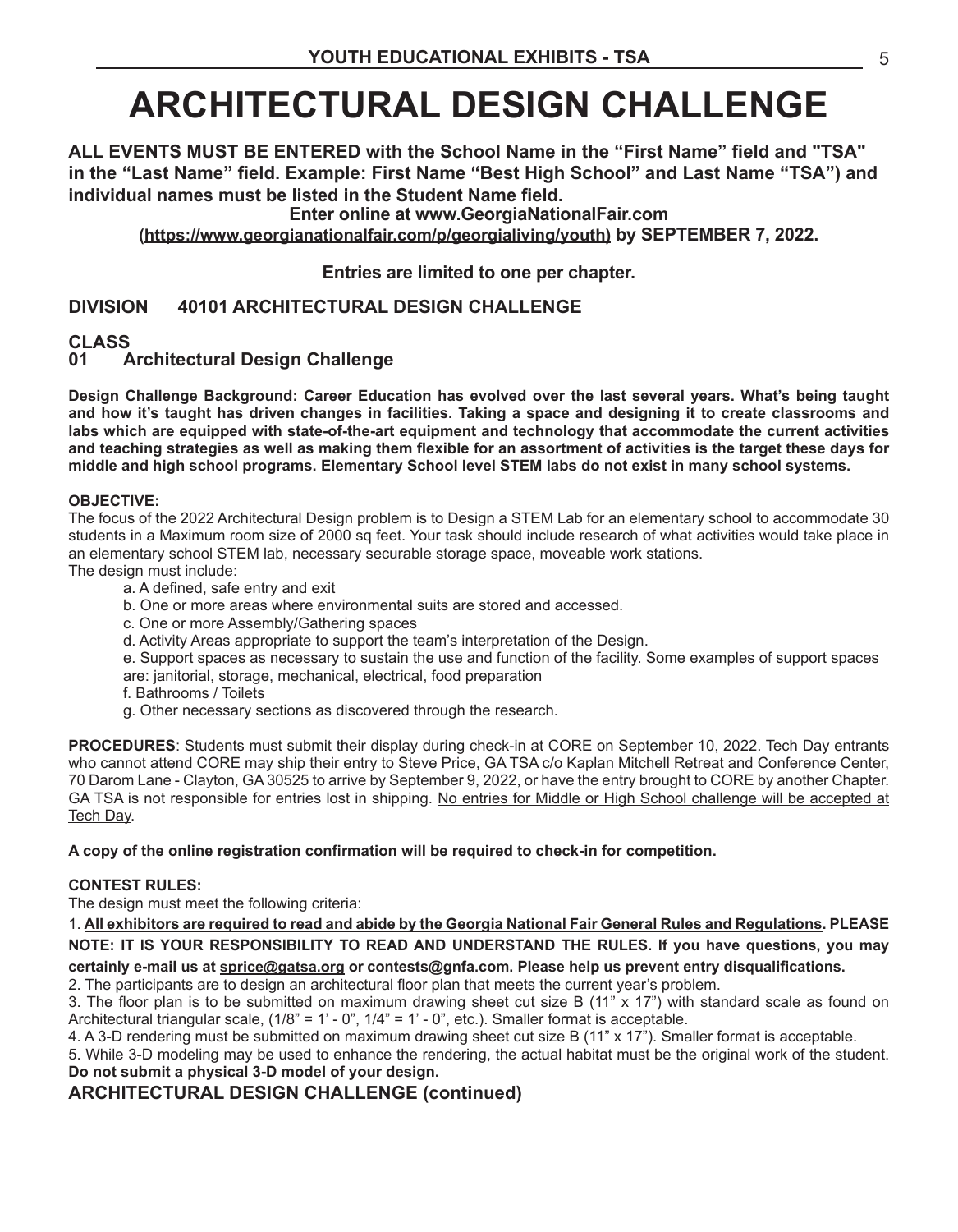6. A written description of the style and merits of the design concepts must be included and must answer the following questions (1 page).

a. How does your design meet the main requirements for the intended purpose?

b. Construction materials and methods shall be clearly defined and should be carefully selected to take into account durability, and overall appropriateness.

- c. What are the advantages of your layout?
- d. Why have you included specific features?
- e. Clearly define Fire and Life Safety measures systems.

f. Please supply a list of all credits for any third party models used within your rendering.

### **EVALUATION:**

#### **Design (35 pts)**

- Does the design incorporate features needed and required for the intended purpose?
- Is the layout logical and functional?
- Are the sizes of the rooms adequate for their purpose?

#### **Quality (25 pts)**

- Is the drawing neat and precise?
- Are rooms properly labeled?
- Are dimensions correctly placed?

#### **Written Description (25 pts)**

- How does your design meet the main requirements for the intended purpose?
- What are the advantages of your layout?
- Why have you included specific features?
- List of credits

#### **Rendering (15 points)**

3-D Rendering

#### **Sample of Mounting**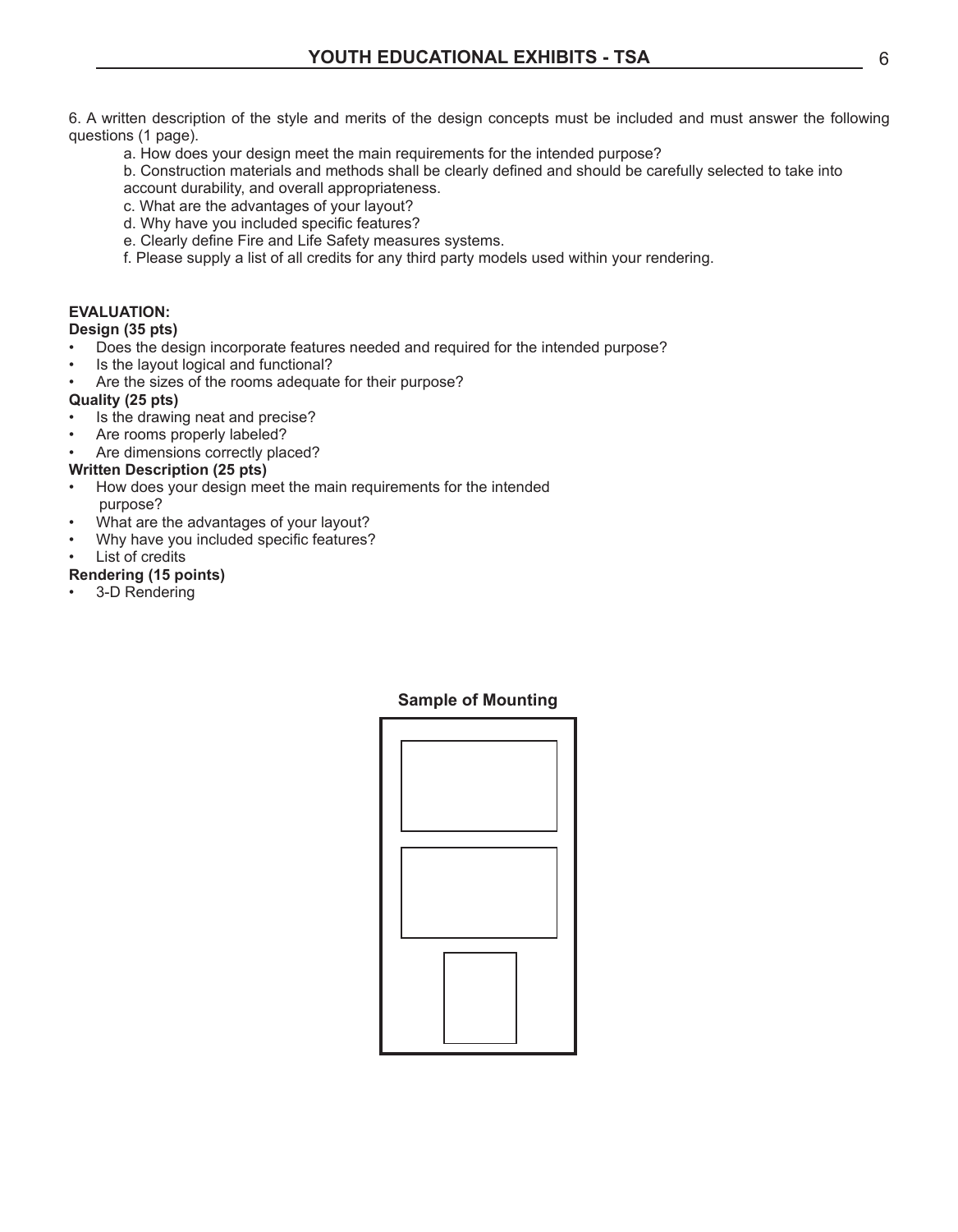# **GEORGIA TSA PIN DESIGN CHALLENGE**

**ALL EVENTS MUST BE ENTERED with the School Name in the "First Name" field and "TSA" in the "Last Name" field. Example: First Name "Best High School" and Last Name "TSA") and individual names must be listed in the Student Name field.**

**Enter online at www.GeorgiaNationalFair.com (https://www.georgianationalfair.com/p/georgialiving/youth) by SEPTEMBER 7, 2022.** 

# **DIVISION 40201 GEORGIA TSA PIN DESIGN CHALLENGE**

# **CLASS**

# **01 Georgia TSA Pin Design Challenge**

**OBJECTIVE:** Participants design a lapel pin that can be used to promote Georgia TSA at legislative events and that members can trade at the TSA National Conference Mixer.

#### **Entries are limited to three per chapter.**

**PROCEDURES:** Students must upload their designs via the GA TSA Event Management System Tech Day Registration site no later than midnight September 7, 2022 in a PDF document.

**A copy of the online registration confirmation will be required to check-in for competition.** 

#### **CONTEST RULES:**

1. **All exhibitors are required to read and abide by the Georgia National Fair General Rules and Regulations. PLEASE NOTE: IT IS YOUR RESPONSIBILITY TO READ AND UNDERSTAND THE RULES. If you have questions, you may certainly e-mail us at sprice@gatsa.org or contests@gnfa.com. Please help us prevent entry disqualifications.** 2. The design must meet the following criteria:

- Any and all use of the TSA emblem must abide by TSA Trademark Policies as outlined in the National TSA webpage at www.tsaweb.org. You cannot alter the logo or its parts. (ie: using standard font in place of the logo letters in the logo)
- There must be no use of copyrighted materials other than the TSA logo.
- Participants will design a TSA pin that can be worn on blazers, jackets, shirts, sweaters, or blouses.
- The pin must include the letters TSA. It must also include either the state shape or the word Georgia or both in the design. Icons that represent our state have been used in previous designs.
- The design of the lapel pin must avoid using the shape of the state filled with art. Please be creative with the shape and make something unique and creative. The state shape may be used in the art, but must not be the shape of the pin.
- The design must be computer generated and submitted as an 8  $\frac{1}{2}$ " x 11" document and must include the design in both actual size and in an enlarged version to show detail.
- The actual pin size will range from 3/4" to 2". The size and number of letters in the design must be taken into consideration; a letter on a 10 inch piece of paper will be reduced to 1/10 of an inch on a 1" pin. Therefore, fewer letters and greater size is recommended for a more legible pin.

#### **EVALUATION**:

Submissions will be screened for rules infractions by the competition committee prior to being judged by all attending participants at CORE. Each registered Chapter will receive colored tickets to vote for the BEST design. Each entry's votes will be counted and ranked to determine Top 10 Placements for Tech Day.

NOTE: Georgia TSA reserves the right to make any changes to the design which may conflict with its production. All pin designs become the property of GA TSA. When a participant enters a design, he or she relinquishes all rights for the sale and use of the design to GA TSA.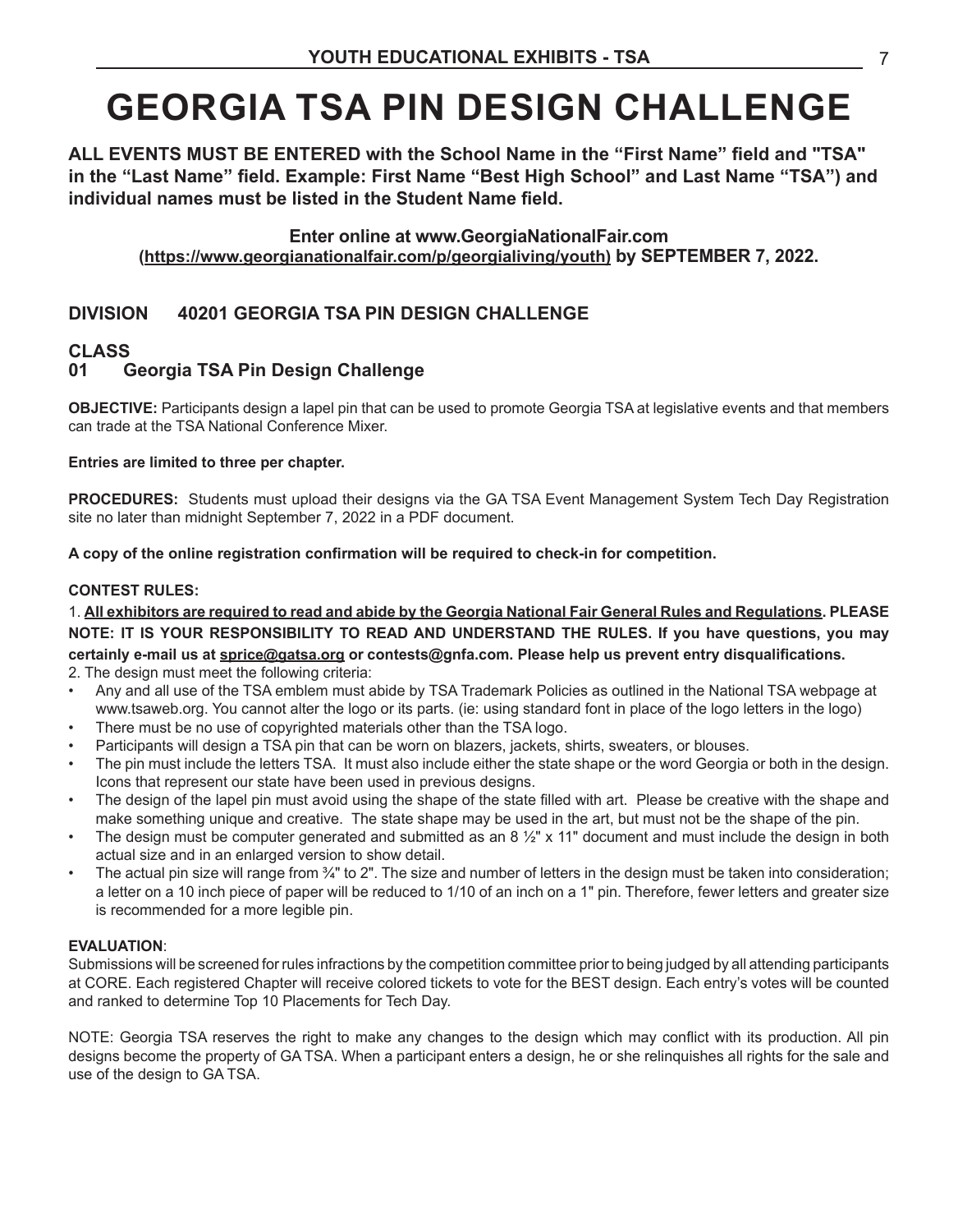# **PROGRAM PROMOTIONAL CHALLENGE**

**ALL EVENTS MUST BE ENTERED with the School Name in the "First Name" field and "TSA" in the "Last Name" field. Example: First Name "Best High School" and Last Name "TSA") and individual names must be listed in the Student Name field.**

**Enter online at www.GeorgiaNationalFair.com (https://www.georgianationalfair.com/p/georgialiving/youth) by SEPTEMBER 7, 2022.** 

### **DIVISION 40303 PROGRAM PROMOTION CHALLENGE MIDDLE SCHOOL 40304 PROGRAM PROMOTION CHALLENGE HIGH SCHOOL**

### **CLASS**

### **01 Program Promotion Challenge**

**OBJECTIVE: Chapter members must work together to create a display that could be used to Promote their school's STEM/Engineering Program offerings which includes their TSA chapter. The display could be used at PTSA or Open House to explain/advertise all that your STEM/Engineering Program has to offer. Program Promotional Challenge will be judged on both the middle school and high school levels. Places will be awarded for this event on each level.**

#### **Entries are limited to one per chapter.**

**PROCEDURES:** Students must submit their display during check-in at CORE on September 10, 2022. Tech Day entrants who cannot attend CORE may ship their entry to Steve Price, GA TSA c/o Kaplan Mitchell Retreat and Conference Center, 70 Darom Lane - Clayton, GA 30525 to arrive by September 9, 2022, or have the entry brought to CORE by another Chapter. GA TSA is not responsible for entries lost in shipping. No entries for Middle or High School challenge will be accepted at Tech Day.

**A copy of the online registration confirmation will be required to check-in for competition.** 

#### **CONTEST RULES**:

1. **All exhibitors are required to read and abide by the Georgia National Fair General Rules and Regulations. PLEASE NOTE: IT IS YOUR RESPONSIBILITY TO READ AND UNDERSTAND THE RULES. If you have questions, you may certainly e-mail us at sprice@gatsa.org or contests@gnfa.com. Please help us prevent entry disqualifications.**

2. The total assembled maximum display size is 46" in width, 36" in height, and 18" in depth. **Although some pieces on the display may be made from plastic or wood, the main board may not be made from solid plastic such as Acrylic or PVC. However, sign making materials like Coroplast and Fome-Cor are acceptable.**

3. The display must be able to fold flat for transporting and storing. Attachments must be able to be removed and the chapter must provide a labeled container to store the loose attachments in, with specific instructions as to where these are to be placed and how to set up the display. Maximum Container Size: 10"x12"x15"

4. **The use of copyrighted artwork or characters is prohibited and will result in disqualification.**

5. The entry must be a display only. Extra printed materials must not be submitted with the display and will not be judged as a part of the project (ie. brochures, flyers, etc.).

6. Theme of the entry must be "Your School's STEM/Engineering Program".

7. Electricity will not be provided for the displays.

8. The top entries will be displayed during the Georgia National Fair; therefore, chapters must be prepared to leave their display in its entirety. The use of expensive accessories (such as laptop computers, tape players, etc.) is strongly discouraged unless the team is prepared to leave the item for the duration of the Georgia National Fair. Neither the Georgia National Fair nor Georgia TSA will be responsible for these items.

#### **EVALUATION**: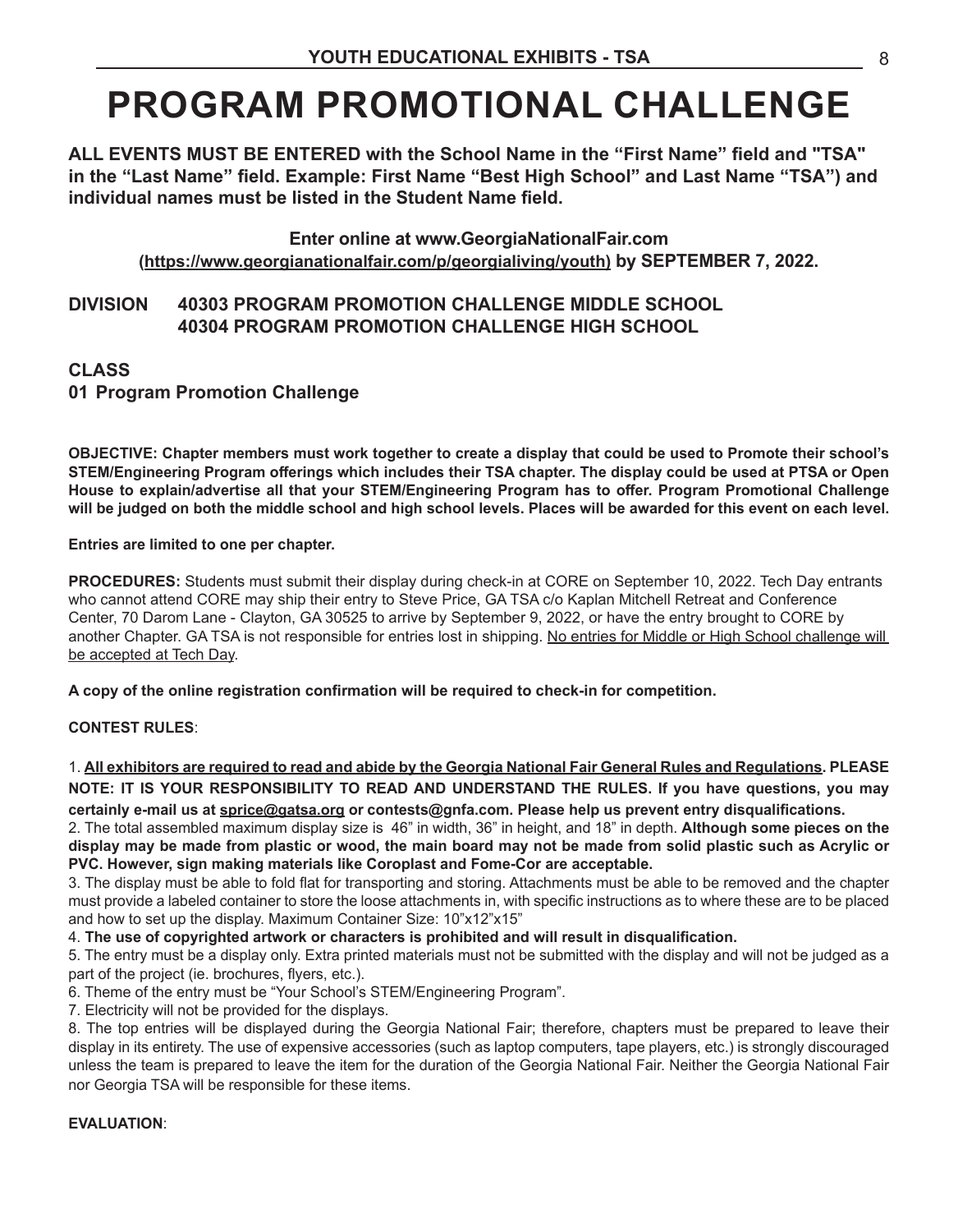**Go/No Go (DQ offenses):**

**• Fits within 46" width, 36" height, 18" depth when set up, but folds flat**

#### **PROGRAM PROMOTIONAL CHALLENGE (continued)**

- **Container for "additional materials" no bigger than 10" x 12" x 15" includes set-up/breakdown instructions.**
- **Main board must be made from Chloroplast or Foam-Core (no solid plastic, wood, etc)**
- **Must not include copyrighted artwork or characters**

#### **Content 50%**

- **Clearly displays School Name (including school level…MS vs HS)**
- **Includes Information about STEM/Engineering Courses**
- **Includes Information about your TSA Chapter**
- **Includes Information about your School, Community, and/or State involvement**
- **Other information central to your program not listed here**

#### **Design 30%**

- **Effective Layout Flow of Information**
- **Readability/Clarity**
- **Color Scheme**
- **Proportionality**

**Impact 20%**

- **Overall impression**
- **Appeal to broad audience, including those who might be unfamiliar with STEM/Engineering programs**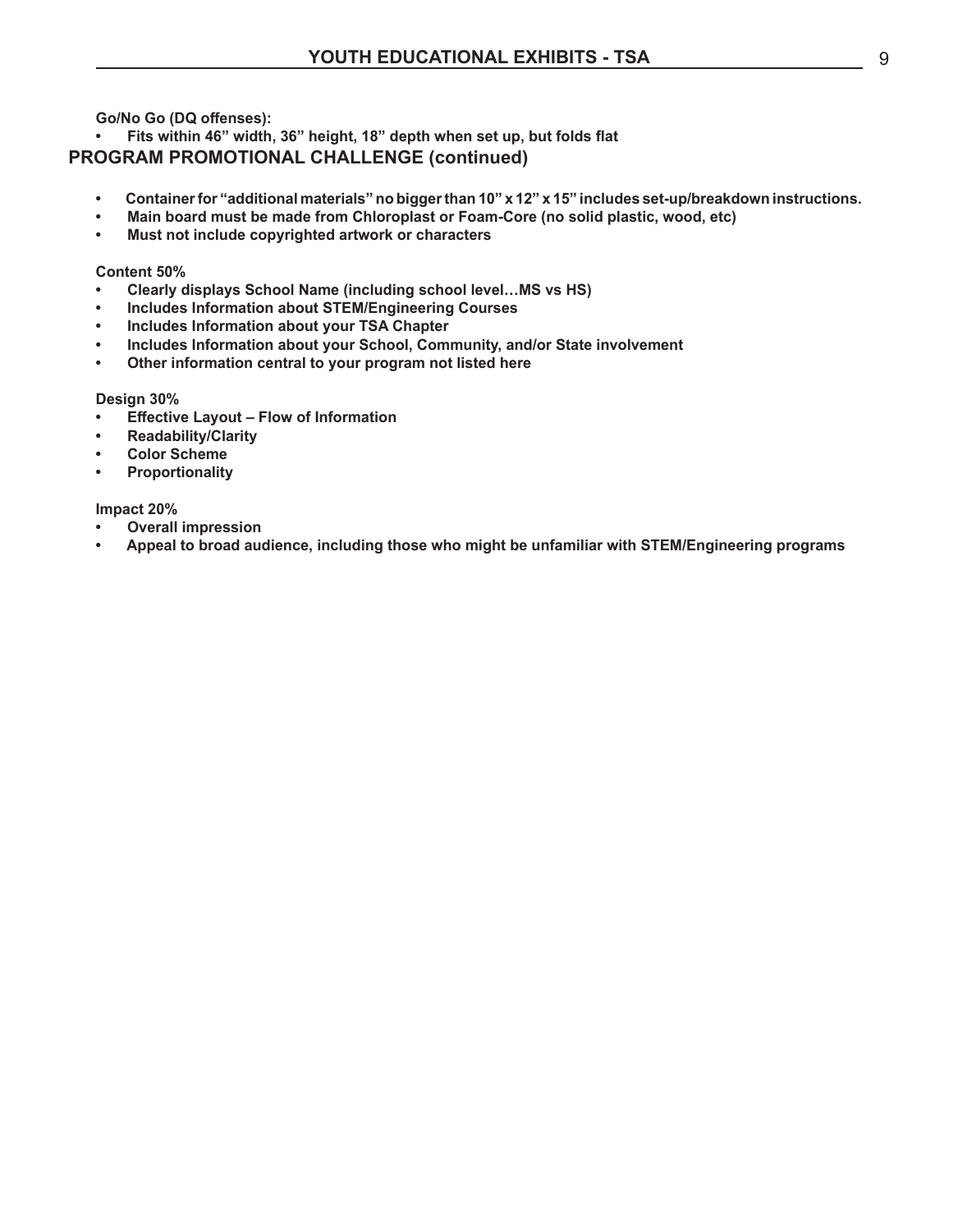# **ALTERNATIVE ENERGY DESIGN**

**ALL EVENTS MUST BE ENTERED with the School Name in the "First Name" field and "TSA" in the "Last Name" field. Example: First Name "Best High School" and Last Name "TSA") and individual names must be listed in the Student Name field.**

**Enter online at www.GeorgiaNationalFair.com (https://www.georgianationalfair.com/p/georgialiving/youth) by SEPTEMBER 7, 2022.** 

# **DIVISION 40401 Alternative Energy Design**

#### **CLASS 01 Rubber Band Powered Plane**

**OBJECTIVE:** The objective is to build the lightest plane powered by a rubber band that will fly straight for at least 40 ft..

**Entries are limited to one per chapter.** (One team member will demonstrate on site.)

**PROCEDURES**: One (1) Student per team must submit the completed plane in the storage/travel box during check-in at Reaves Arena at the Georgia National Fair. During turn in, you will sign up for a time to return to somplete your three attempts at flying the 40-foot straight course with the least number of rubber band twists.

**A copy of the online registration confirmation will be required to check-in for competition.** 

#### **CONTEST RULES:**

1. **All exhibitors are required to read and abide by the Georgia National Fair General Rules and Regulations. PLEASE NOTE: IT IS YOUR RESPONSIBILITY TO READ AND UNDERSTAND THE RULES. If you have questions, you may certainly e-mail us at sprice@gatsa.org or contests@gnfa.com. Please help us prevent entry disqualifications.** 2. Students will sign up for a time slot and test their own devices in front of the judges. Students will have 30 seconds to set up prior to testing.

3. The device must pass a GO-NO-GO inspection including a safety inspection to insure no harm or damage will occur. Any unsafe devices WILL NOT BE TESTED and be counted as a disqualification.

- 4. The device must meet the following specs:
- Wing span not to exceed 13 inches
- Length of fusilage not to exceed 12 inches.
- Tail fin height not to exceed 4 inches
- Storage/travel box requirements not to exceed 14x14x5 inches (Uline model # S-4621

#### **•**

- **MATERIALS:**
- Delta Dart Model Airplane from Pitsco Part URL is: https://www.pitsco.com/Delta-Dart-Model-Airplane?SKU=W50187&tp=1
- The plane should be as light as possible and fly straight for at least 40 feet with the least number of rubber band twists. The time of flight will be recorded to break ties if needed.

#### **TESTING:**

- The plane will be weighed to determine which entry is the lightest.
- The student will get three attempts the plane straight down the 40-foot course.
- the the number of twiste of • The time it takes the plane to fly straight down the course will be recorded along with the number of twists on the rubber<br>hand band.

#### **EVALUATION:**

- Is the plamne the lightest entry?.
- Student will have three opportunities to fly the 40-foot course straight.
- Award places determined by the plane that can travel the straight course for 40 feet the fastest with the fewest number of twists of the rubber band.
- Ties will be broken by the determined flight time of the plane.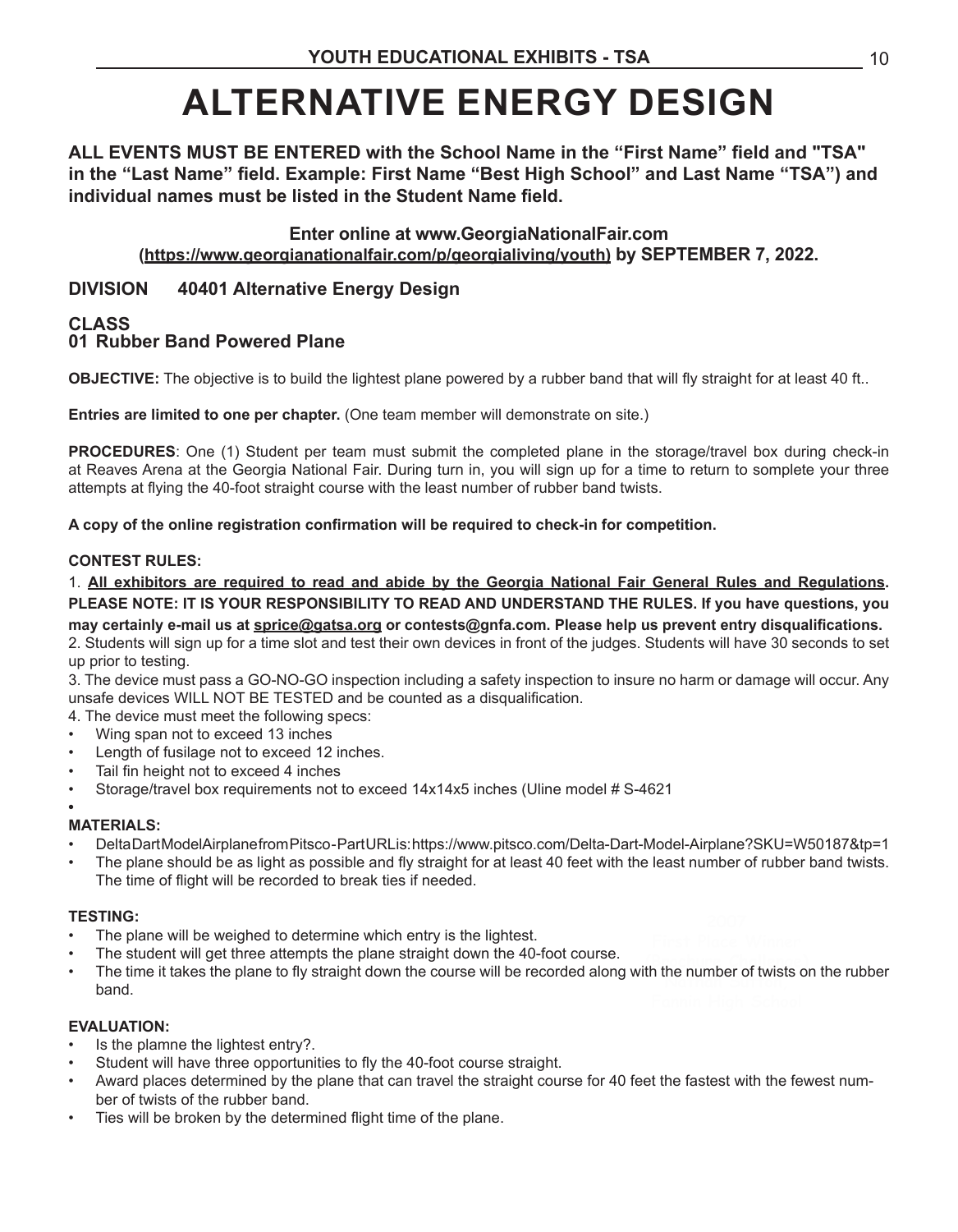# **CONCEPTUAL DESIGN CHALLENGE**

**ALL EVENTS MUST BE ENTERED with the School Name in the "First Name" field and "TSA" in the "Last Name" field. Example: First Name "Best High School" and Last Name "TSA") and individual names must be listed in the Student Name field.**

**Enter online at www.GeorgiaNationalFair.com (https://www.georgianationalfair.com/p/georgialiving/youth) by SEPTEMBER 7, 2022.** 

### **DIVISION 40501 Conceptual Design Challenge**

#### **CLASS 01 Conceptual Design - CO2 Dragster**

**OBJECTIVE:** The participant will design a CO2 dragster for aerodynamic design and aesthetic appeal while considering regulations and producing a two-view orthographic drawing of the model.

#### **Entries are limited to two per chapter.**

**PROCEDURES**:Students should submit their Conceptual Design Challenge vehicles during the event check-in at the Georgia National Fair.

**A copy of the online registration confirmation will be required to check-in for competition.** 

#### **CONTEST RULES:**

1. **All exhibitors are required to read and abide by the Georgia National Fair General Rules and Regulations. PLEASE NOTE: IT IS YOUR RESPONSIBILITY TO READ AND UNDERSTAND THE RULES. If you have questions, you may certainly e-mail us at sprice@gatsa.org or contests@gnfa.com. Please help us prevent entry disqualifications.**

2. Each entry must be submitted with a full-size orthographic drawing of the completed vehicle. A two (2)- view (top and side, 1:1 scale drawing with the metric dimensions is made on paper no larger than 11" x 17" drawing paper. Drawings are developed using standard engineering practices and procedures. The drawing may be produced using traditional drafting methods or CAD. The title block includes only the participant's entry number that is assigned at registration time and is placed on the entry and drawing during check in.

#### **Dragster body**

1.One (1)-piece, construction of wood or plastics, including urethane modeling foam

- a. Two (2) or more like or unlike pieces of material glued together are not considered one (1)-piece
- b. Any type of lamination will result in disqualification.

c. No add-ons, such as body strengtheners, fenders, plastic canopy, exhausts, or air foils may be attached to or enclosed within the vehicle. Hydro dipping technique is permitted.

d. Fiberglass, vinyl wrap, and shrink wrap are considered body strengtheners and cannot be used on the car body for any reason.

e. Decals may be used for decoration only; they may not be used to gain an aerodynamic advantage, i.e., decals cannot cover the exterior axle holes or be used to cover open areas of the body

|                                                                                 | MinimumMaximum |  |
|---------------------------------------------------------------------------------|----------------|--|
|                                                                                 |                |  |
|                                                                                 |                |  |
| Body Mass (completed car - no CO2 cartridge)(2023)102gN/A                       |                |  |
| Body width at the point the axles pass through the body, front and back35mm42mm |                |  |
|                                                                                 |                |  |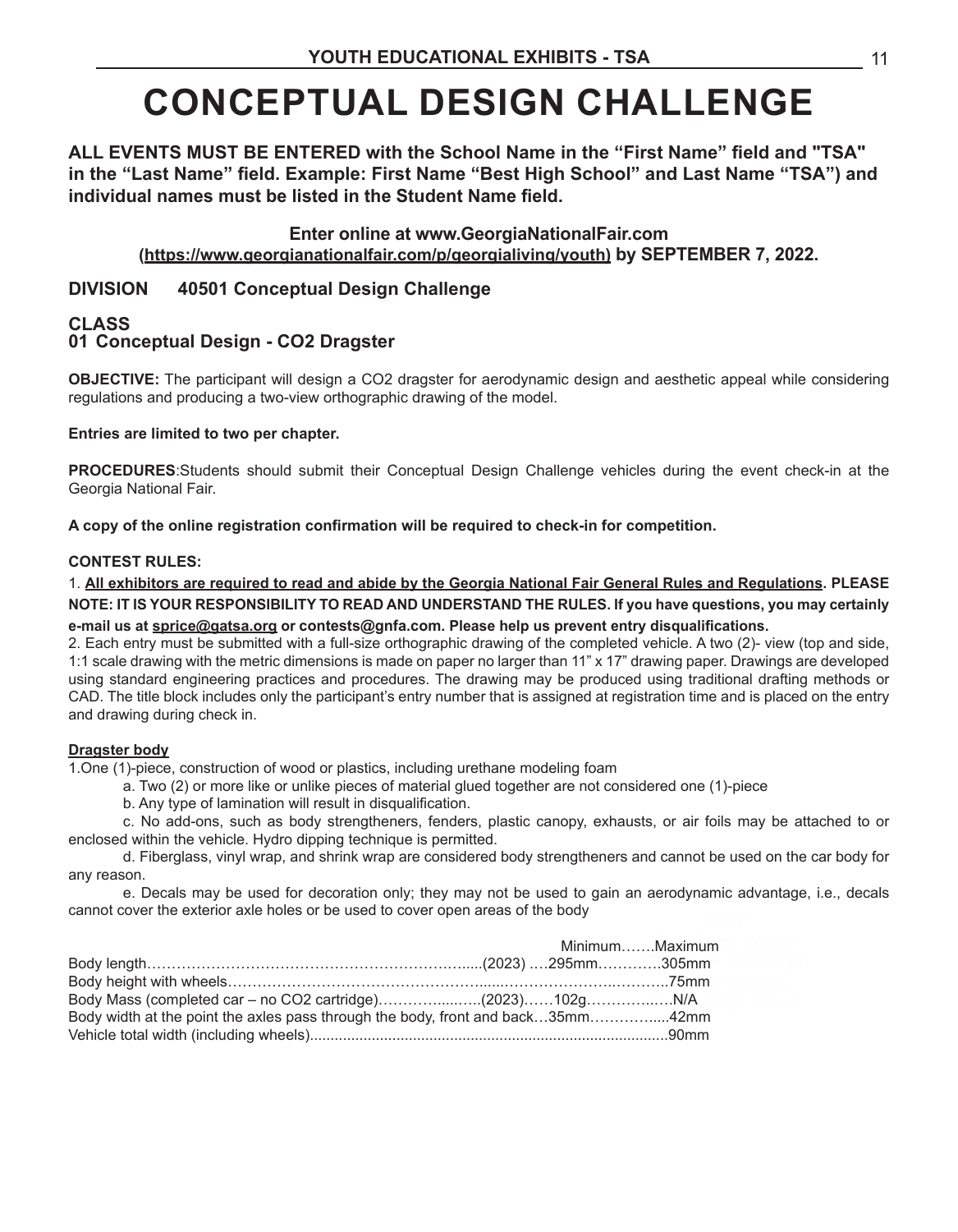# **CONCEPTUAL DESIGN CHALLENGE (continued)**

#### **Axles/axle holes/wheelbase**

Dragsters must have two (2) axles per car, no more.

| Bottom of axle hole or bearing above bottom of car body. (Note: This will be measured at the sides of the wood car body, |  |
|--------------------------------------------------------------------------------------------------------------------------|--|
|                                                                                                                          |  |
|                                                                                                                          |  |
|                                                                                                                          |  |
|                                                                                                                          |  |
|                                                                                                                          |  |
|                                                                                                                          |  |

#### **Wheels**

A dragster must have four (4) wheels, no more. All four (4) wheels must touch a flat surface at the same time. All wheels must roll.

#### **Evaluation**:

| $Total$ (100pts) |  |
|------------------|--|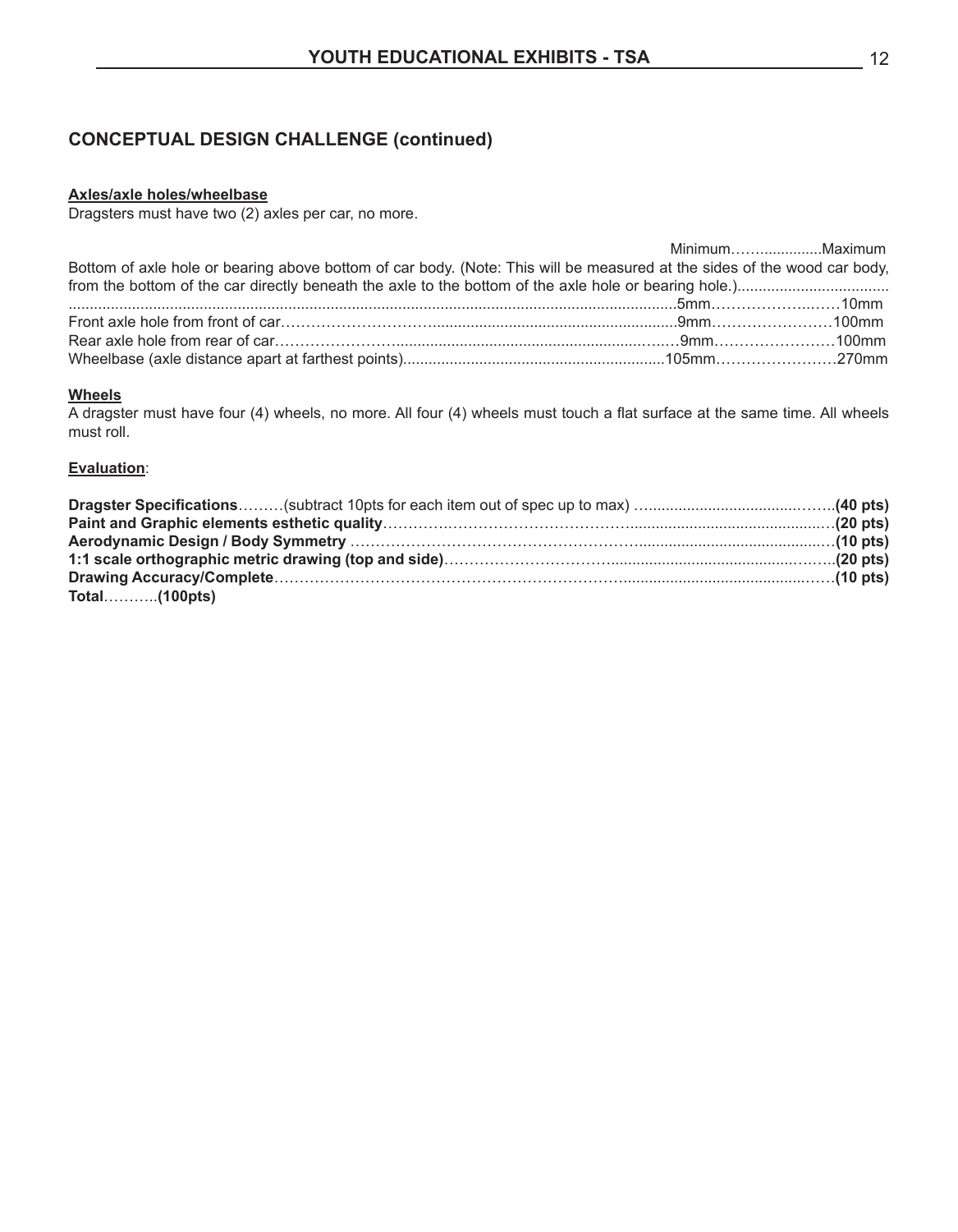# **MANUFACTURING PROTOTYPE**

**ALL EVENTS MUST BE ENTERED with the School Name in the "First Name" field and "TSA" in the "Last Name" field. Example: First Name "Best High School" and Last Name "TSA") and individual names must be listed in the Student Name field.**

**Enter online at www.GeorgiaNationalFair.com (https://www.georgianationalfair.com/p/georgialiving/youth) by SEPTEMBER 7, 2022.** 

# **DIVISION 40601 Manufacturing Prototype**

#### **CLASS 01 Manufacturing Prototype**

**OBJECTIVE:** Participants will use additive and/or subtractive manufacturing of any traditional, Computer Numerical Control (CNC), 3D printing, or laser technology available to create a product that fits the year's theme. This year's theme is an item for a desk that includes a clock.

**Entries are limited to one per chapter.** (There can be up to 4 members on the team)

**PROCEDURES**: Students should submit the completed product and the display board during check-in at Georgia National Fair at Reaves Arena. Rubric scores will be based on a review of the product and the display.

**A copy of the online registration confirmation will be required to check-in for competition.** 

#### **CONTEST RULES:**

1. **All exhibitors are required to read and abide by the Georgia National Fair General Rules and Regulations. PLEASE NOTE: IT IS YOUR RESPONSIBILITY TO READ AND UNDERSTAND THE RULES. If you have questions, you may certainly** 

#### **e-mail us at sprice@gatsa.org or contests@gnfa.com. Please help us prevent entry disqualifications.**

2. Students will comprise a team of up to 4 individuals an award for the Georgia TSA Member of the Year. The name of the recipient of the award is Timothy Parker. The award date is May 1, 2022..

**Product**: One sample of the manufactured product must be submitted

The product may use additive and/or subtractive manufacturing of any traditional, Computer Numerical Control (CNC), 3D printing, or laser technology available.

• The prototype must be constructed using two (2) CNC or CIM processes, including, but not limited to:

- CNC Machining
- Laser Engraving
- 3D Printing
- CNC Vinyl Cutting
- Traditional manufacturing methods may be used in addition to the two (2) required CNC/CIM processes.
- The finished product may not exceed 8"x8"x8".
- The product may be made of wood, plastic, or metal.
- The design may use a battery operated clock movement kit, including hands or a clock insert Stock fasteners may be used. These include (but are not limited to) nuts, washers, screws, etc.
- Adhesives may be used in the product
- Parts may be finished (sanded, painted, stained) if necessary.
- **(Brochure Challenge)** ● A cell phone or tablet SHOULD NOT be submitted with the product (Pictures on the display should show the product be-<br>
→ The coll phone or tablet SHOULD NOT be submitted with the product (Pictures on the display should s
- ing used with a phone or tablet)
- The Georgia TSA logo MUST be incorporated into the product design.

**Display**: A 20"x30" foam core, two-dimensional display must be submitted, containing the following items:

- The name of the event (ManufacturingPrototype)
- The name and description of the product created, including the purpose of the product.
- A CAD drawing of the product. This may be a 3D model. a working drawing, or an isometric assembly drawing.

● At least four pictures (actual photographs, not renderings) that show the process of manufacturing the item. Captions must accompany each picture

● A Bill of Materials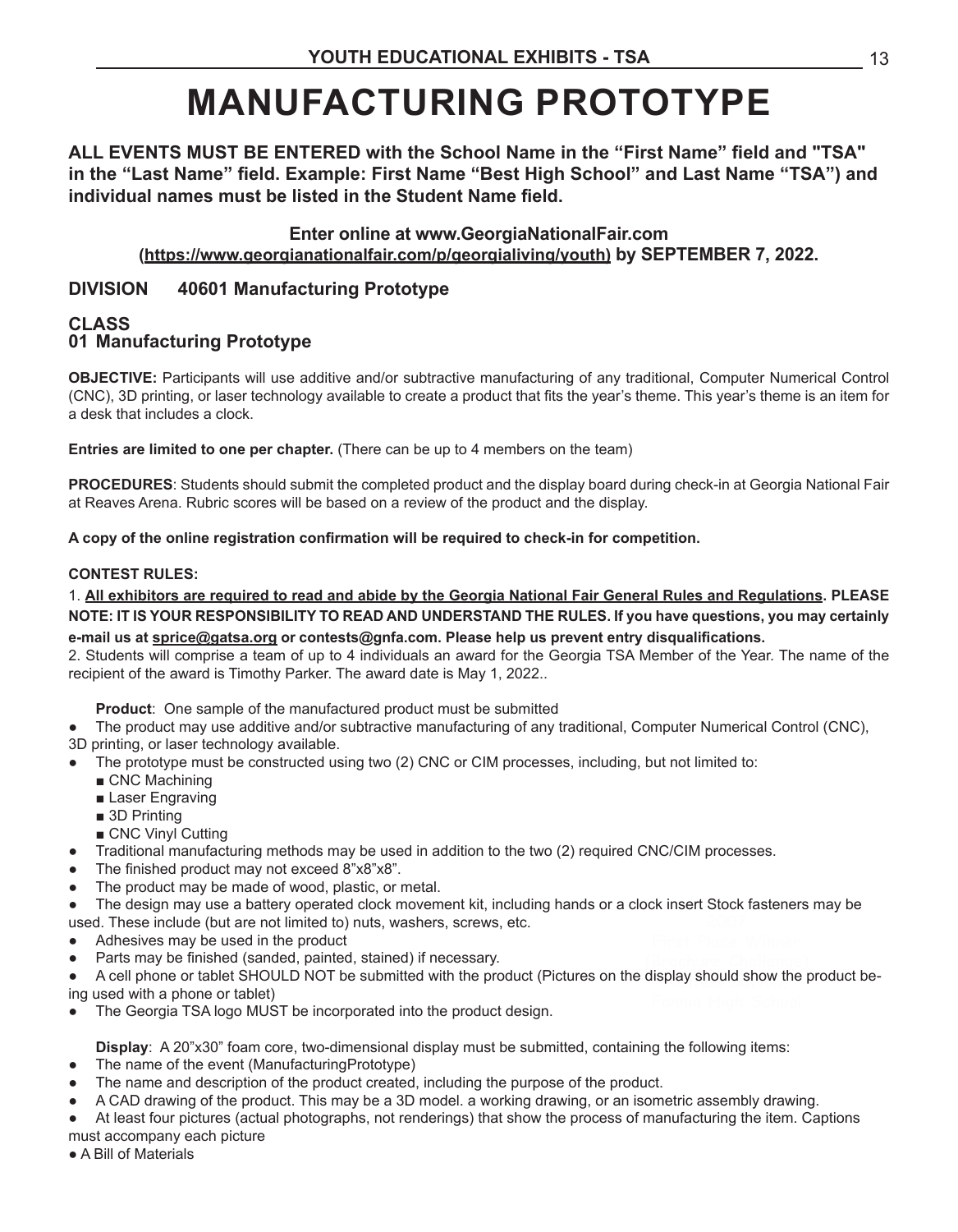### **EVALUATION:**

| <b>CRITERIA</b>                                                         | <b>Minimal</b><br>performance<br>1-4 points                                                                                                              | <b>Adequate</b><br>performance<br>5-8 points                                                                                                       | <b>Exemplary</b><br>performance<br>9-10 points                                                                                                                                                                                                                                |
|-------------------------------------------------------------------------|----------------------------------------------------------------------------------------------------------------------------------------------------------|----------------------------------------------------------------------------------------------------------------------------------------------------|-------------------------------------------------------------------------------------------------------------------------------------------------------------------------------------------------------------------------------------------------------------------------------|
| Product:<br><b>Theme</b>                                                | The effort is basic,<br>with only a loose<br>association to the<br>product theme.                                                                        | The effort adequately<br>addresses the product<br>theme.                                                                                           | The effort to address<br>the product theme<br>exceeds expectations.                                                                                                                                                                                                           |
| Product:<br>Additive or<br>subtractive<br>manufacturing<br>piece $(x2)$ | One or no CNC or CIM<br>processes were used;<br>finished product is<br>poorly constructed and/<br>or doesn't match the<br>CAD drawing on the<br>display. | Two CNC or CIM<br>processes were used;<br>however, the product<br>quality could be<br>improved or the product<br>doesn't match the CAD<br>drawing. | <b>Product is attractive</b><br>and neat and<br>matches the CAD<br>drawing indicated<br>on the display. The<br>product uses at least<br>two CNC or CIM<br>processes including,<br>but not limited to CNC<br>machining, 3D printing,<br>laser engraving, CNC<br>Vinyl Cutting. |
| Display:<br>Components                                                  | Four or more<br>components are<br>missing from the<br>display.                                                                                           | Two or three of the<br>required components<br>are missing from the<br>display.                                                                     | The display contains<br>the name of the<br>event, name of the<br>product, a description<br>of the product, a CAD<br>drawing, at least four<br>photographs and a Bill<br>of Materials                                                                                          |
| Display: Drawing                                                        | The CAD drawing is<br>poorly executed with<br>key elements of the<br>product design missing.                                                             | A CAD drawing<br>is included, but<br>components are<br>missing from the<br>drawing.                                                                | An accurate CAD<br>drawing is included<br>in the display. This<br>may be a 3D model,<br>a working drawing or<br>an isometric assembly<br>drawing.                                                                                                                             |
| Display: Manufacturing<br>Process X2                                    | Photographs are<br>missing or are not<br>labeled or do not<br>show the process of<br>manufacturing the<br>product.                                       | Some photographs<br>are missing or are not<br>clearly labeled. The<br>manufacturing process<br>is not clearly explained.                           | Four or more<br>photographs of<br>the manufacturing<br>process are provided.<br>All photographs are<br>clearly labeled and<br>thoroughly explain the<br>manufacturing process                                                                                                 |
| Display:<br><b>Bill of Materials</b>                                    | <b>Bill of Materials is</b><br>included, but more than<br>three or materials are<br>missing.                                                             | A Bill of Materials is<br>included, with one or<br>two materials missing;<br><b>Bill of Materials is</b><br>generally organized.                   | All components are<br>included on the Bill of<br>Materials and it is well<br>organized                                                                                                                                                                                        |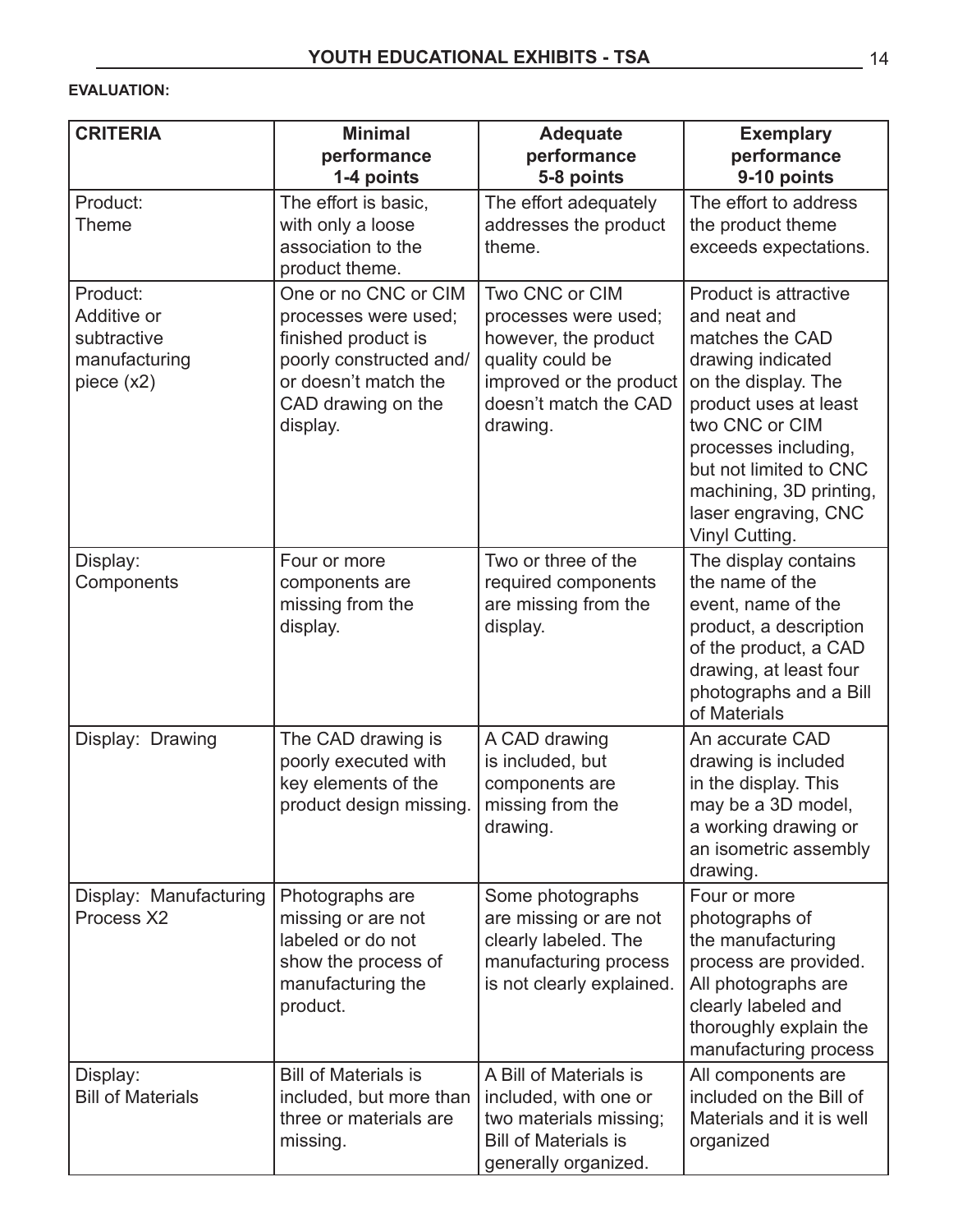# **MOUSETRAP CAR CHALLENGE**

**ALL EVENTS MUST BE ENTERED with the School Name in the "First Name" field and "TSA" in the "Last Name" field. Example: First Name "Best High School" and Last Name "TSA") and individual names must be listed in the Student Name field.**

**Enter online at www.GeorgiaNationalFair.com (https://www.georgianationalfair.com/p/georgialiving/youth) by SEPTEMBER 7, 2022.** 

**DIVISION 40701 MOUSETRAP CAR CHALLENGE**

#### **CLASS 01 Mousetrap Car Challenge**

**OBJECTIVE:** The objective is to build a vehicle that is powered solely by a standard-sized mouse trap that will travel and stop closest to a finish line located 15 feet from the start line in the shortest amount of time.

**Entries are limited to one per chapter.** (There can be up to 4 members on the team.)

**PROCEDURES**: Students must submit the completed car during check-in at Reaves Arena at the Georgia National Fair. During turn in, you will sign up for a time to return and run your car.

**A copy of the online registration confirmation will be required to check-in for competition.** 

#### **CONTEST RULES:**

1. **All exhibitors are required to read and abide by the Georgia National Fair General Rules and Regulations. PLEASE NOTE: IT IS YOUR RESPONSIBILITY TO READ AND UNDERSTAND THE RULES. If you have questions, you may certainly e-mail us at sprice@gatsa.org or contests@gnfa.com. Please help us prevent entry disqualifications.**

2. Students will comprise a team of up to 4 individuals to create a Mousetrap Car/Vehicle.

3. The vehicle MUST be powered by a single VICTOR brand mouse trap measuring: 3 7/8" L x 1 3/4" W. The mouse trap spring CANNOT BE ALTERED to add power in any way.

4. The vehicle may not start with additional potential and/or kinetic energy other than what is stored in the mouse trap spring. Vehicles MUST be self-starting. Rubber bands or any other elastic materials may not be used in the launch mechanism.

5. The vehicle must steer itself and may not receive a push in any direction in order to avoid a collision.

6. The vehicle must have 3 or 4 wheels that make contact with the race surface.

7. The timing of the vehicle will begin when any part of the vehicle passes over the start line and will end when the vehicle comes to rest.

8. The distance from the target will be measured from the point of the vehicle that first passed the start line to the finish line or target.

9. The overall dimensions of the Mousetrap Car cannot exceed 20" L x 10" W x 12" H. The measurement will be taken while car is in resting position.

#### **TESTING:**

The course will be smooth level floor and non-carpeted. The winner will be the vehicle that has obtained the lowest score in<br>either of the two attempts. Any ties will be decided by a single runoff between the tied vehicles either of the two attempts. Any ties will be decided by a single runoff between the tied vehicles.

#### **EVALUATION:**

The scoring will be the total of the time in seconds added to the distance from the finish line in centimeters.

Score=time(s) + distance from finish line (cm). The lowest number is the best car.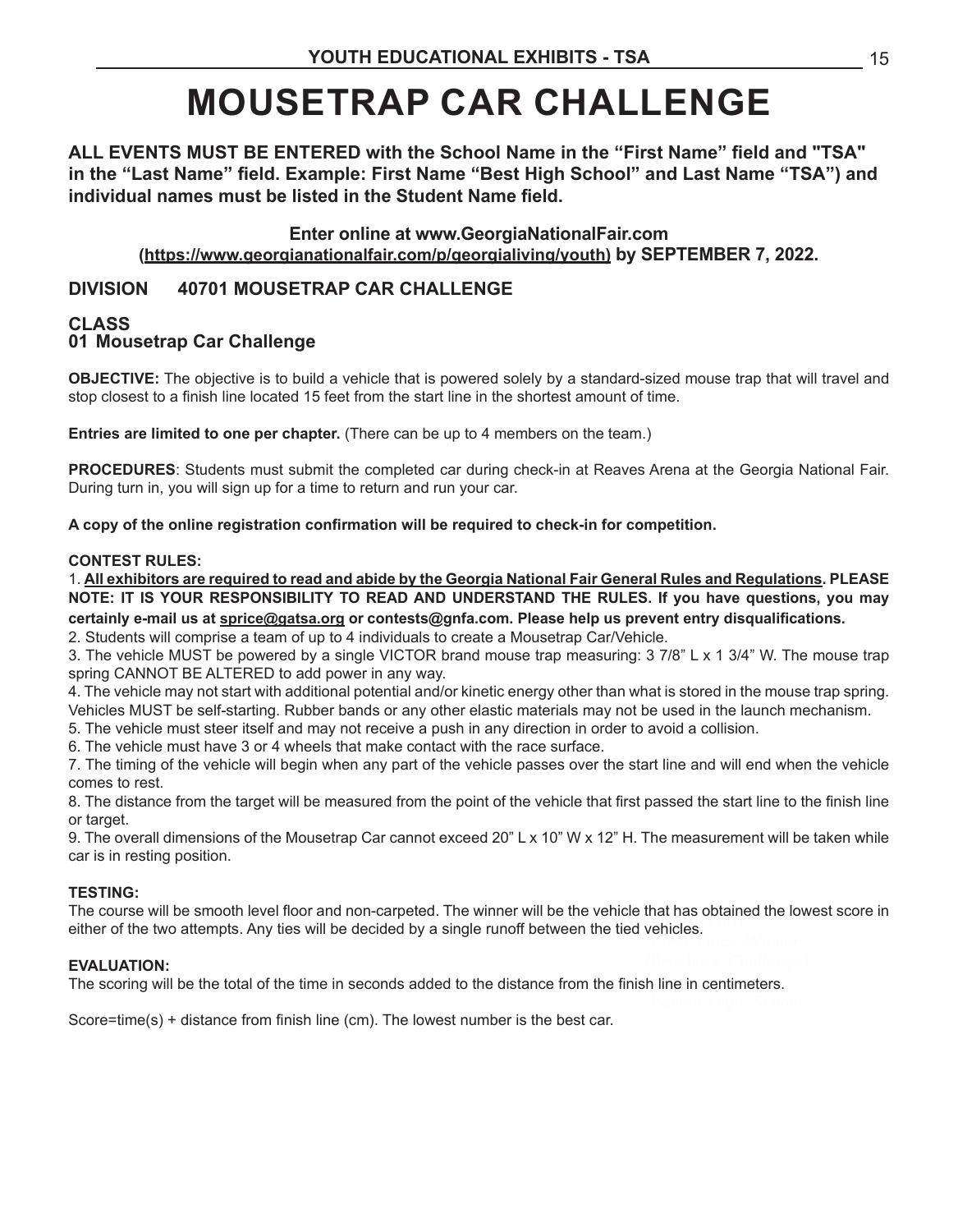# **ROBOTIC ROVER CHALLENGE**

**ALL EVENTS MUST BE ENTERED with the School Name in the "First Name" field and "TSA" in the "Last Name" field. Example: First Name "Best High School" and Last Name "TSA") and individual names must be listed in the Student Name field.**

**Enter online at www.GeorgiaNationalFair.com (https://www.georgianationalfair.com/p/georgialiving/youth) by SEPTEMBER 7, 2022.** 

### **DIVISION 40803 ROBOTIC ROVER CHALLENGE MIDDLE SCHOOL 40804 ROBOTIC ROVER CHALLENGE HIGH SCHOOL**

### **CLASS 01 Robotic Rover Challenge**

**OBJECTIVE:** Design and build a robotic rover that will navigate an obstacle course, deliver a payload, and return to the starting point in the shortest time. Robots must meet the criteria and constraints set forth.

### **Entries are limited to one per chapter with up to three members on each team.**

**PROCEDURES**: Students must submit the completed robot for inspection during check-in at the Georgia National Fair at Reaves Arena. Go/No Go criteria will be used to determine eligibility.

**A copy of the online registration confirmation will be required to check-in for competition.** 

### **CONTEST RULES:**

1. **All exhibitors are required to read and abide by the Georgia National Fair General Rules and Regulations. PLEASE NOTE: IT IS YOUR RESPONSIBILITY TO READ AND UNDERSTAND THE RULES. If you have questions, you may certainly e-mail us at sprice@gatsa.org or contests@gnfa.com. Please help us prevent entry disqualifications.**

2. Robots must pass a GO-NO-GO inspection including a safety inspection to insure no harm or damage will occur. Any robot not passing full Go-No-Go inspection will be disqualified. Challenges to a "No-Go" decision must be made before removing the robot from the holding site. Any robot handled or moved after the initial submission will not be re-evaluated by the judges. 3. Criteria and Constraints:

Robot can use no more than 6 motors: VEX, FLL, or any DC Motor.

• Acceptable robot construction materials include VEX, FLL, or other robotic platform parts or custom created parts (3D printed, Laser, CNC, etc)

• Robots must fit within a 14" cube (WxDxH). They may expand beyond their starting size constraints. A box jig will be used to test compliance. The robot must fit in a box that reflects max dimensions.

**2007** or inspectors may decide that a robot is in violation of the rules. This will result in a disqualification. Robots may not be modified during the event. They can be repaired with referee approval. No significant changes can be made during the repair. The robot must be re-inspected before it will be allowed to compete. Teams may be requested to submit to random inspections by event personnel. Refusal to submit to the inspection will result in disqualification. Referees

• The robot must be student constructed and NOT from a preassembled kit. For example, RC devices from a box may not be used.

Any weight added to the robot must be securely attached to the robot.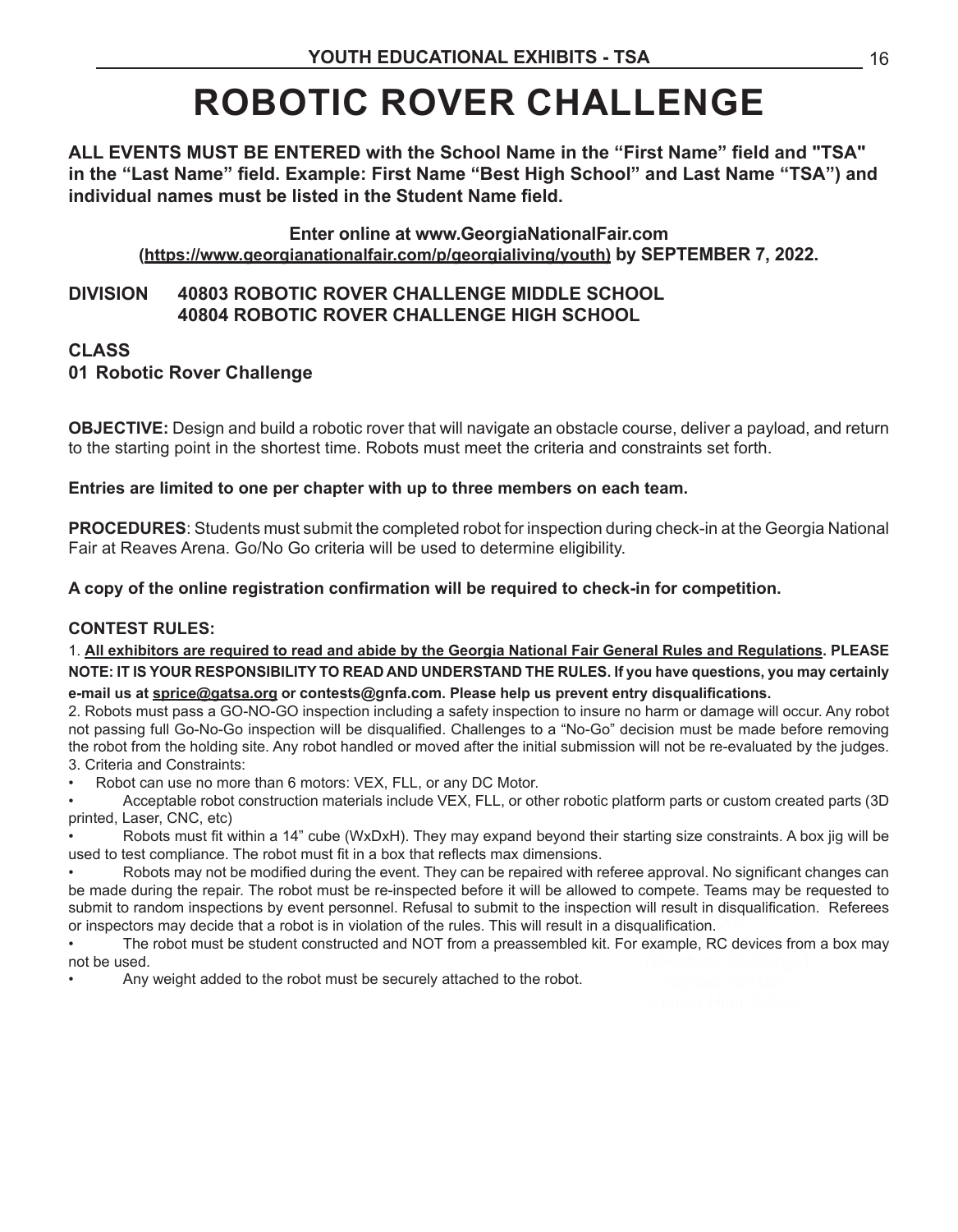#### **ROBOTICS CHALLENGE (continued)**

#### **The Track:**

The track is 24" wide. It will be constructed of a wooden base with the various obstacles diagrammed below. Device (Go or No-Go)

- Does the robot meet the maximum motor specifications (no more than 6)?
- Is the robot made from VEX, FLL, or a metal chassis?
- Is the robot within the size specifications?
- Is the robot a custom built robot?

Robots will be placed at the starting line and the payload (tennis ball) will be loaded. Time will be started when the team is instructed to begin.

The course will be considered completed when the payload is successfully deposited into the specified receptacle (8" x 8" x 5" box) and the robot fully returns to the starting area. Time will be recorded at this point.

During the run, the driver must remain at their station until released by the referee.

There may be only one driver per run.

If a robot leaves the course, the run is over and the time will be recorded as a DNF.

Once a team begins a run, no interventions may be made.

If at any time the robot operation is deemed unsafe or has damaged the playing track surface or sled, the referees will stop the pull and the offending team will not be allowed to finish their pull.

**The top 10 robots will be left for display at the Georgia National Fair. However, the battery, remote control, and microcontroller, in example VEX Cortex Microcontroller, will be allowed to be removed from the robot. The chassis and drivetrain (wheels and motors) will not be allowed to be removed. Robots will be returned to schools after the Georgia National Fair.**



A - 2' x 2' x 2" Fixed, randomly placed

dowel rods up to 1.25" Diameter

- B 2' x 2' x 2" Sand Pit
- C 23 Degree Up Ramp
- $D 3.5" w \times 1.25" h Speed Bumps$
- E 23 Degree Down Ramp
- $F 2' \times 2' \times 2''$  Golf Ball Pit

G - 2' x 2' x 2" Fixed, randomly placed dowel rods up to 1.25" Diameter

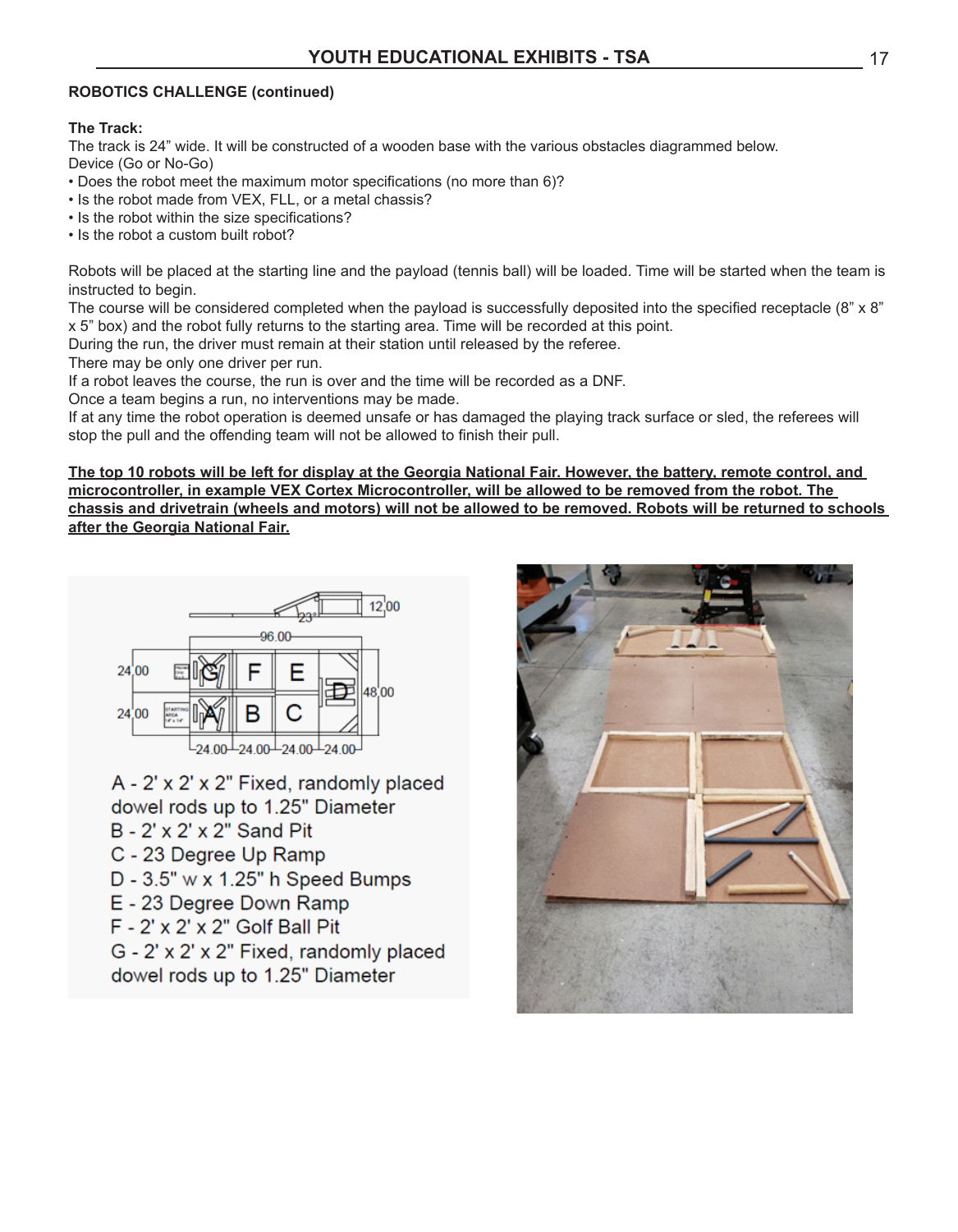# **STRUCTURAL DESIGN CHALLENGE**

**ALL EVENTS MUST BE ENTERED with the School Name in the "First Name" field and "TSA" in the "Last Name" field. Example: First Name "Best High School" and Last Name "TSA") and individual names must be listed in the Student Name field.**

**Enter online at www.GeorgiaNationalFair.com (https://www.georgianationalfair.com/p/georgialiving/youth) by SEPTEMBER 7, 2022.** 

# **DIVISION 40901 STRUCTURAL DESIGN CHALLENGE**

#### **CLASS 01 Friction Fit Night Stand**

**OBJECTIVE**: Design and build a cardboard children's rideable toy that supports 50lbs. You will use the engineering design process and keep track of brainstorming, iterations, sketches, and prototyping process. Your rideable toy and an engineering portfolio will all be submitted as part of this competition.

#### **Entries are limited to one per chapter (there can be up to 4 members on the team).**

**PROCEDURES**: Students must submit the completed rideable toy and engineering book during check-in at the Georgia National Fair at Reaves Arena. Go/No Go criteria will be used to determine eligibility. A timesheet will be provided for sign-up at check-in for interview times after the top twelve are established. Rubric scores will be based on a review of the engineering portfolio and interviews.

**A copy of the online registration confirmation will be required to check-in for competition.** 

#### **CONTEST RULES**:

**All exhibitors are required to read and abide by the Georgia National Fair General Rules and Regulations. PLEASE NOTE: IT IS YOUR RESPONSIBILITY TO READ AND UNDERSTAND THE RULES. If you have questions, you may certainly e-mail us at sprice@gatsa.org or contests@gnfa.com. Please help us prevent entry disqualifications.**

Criteria and Constraints (Nightstands not meeting these criteria will result in a disqualification.):

1. The Rideable Toy must be made entirely out of cardboard and be friction fit (no glue, tape, etc). The only exception is the axle for the wheels, which may be constructed from wood or plastic.

- 2. The rideable toy must have a seat for a child to sit no larger than 15" x 10".
- 3. The rideable toy must have 4 wheels that roll when the toy is propelled.
- 4. The maximum height of the toy is 15" from the floor.
- 5. The maximum width of the toy is 15".
- 6. 4. The maximum length of the toy is 30".
- 7. The toy must be friction fit with a mass of no more than 4 lbs.
- 8. The toy must support a mass of 50 lbs without showing major signs of stress.
- 9. The toy must be TSA themed.

10. The entry must include an engineering portfolio contained in a Clear-Front Report Cover. No other formats will be accepted.

#### **EVALUATION:**

The toy must pass a GO-NO-GO inspection:

- Is the toy made entirely out of cardboard and friction fit(no glue, tape, or non-cardboard parts)?
- Does the toy have a seat for a child that is no larger than 15" x 10"?
- Does the toy have 4 wheels that roll?
- Is the height of the toy 15" or less from the floor?
- Is the width of the toy no more than 15"?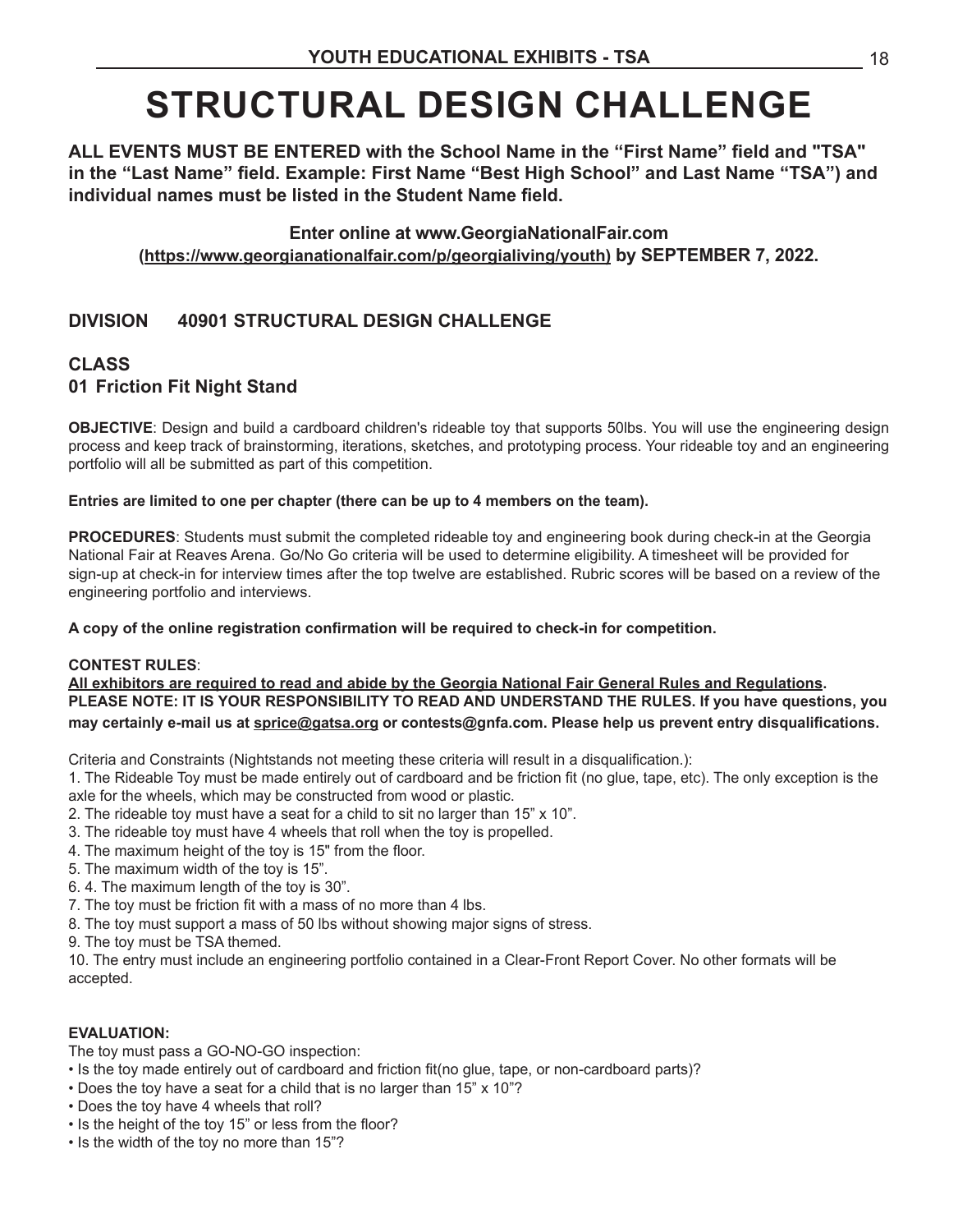• Is the length of the toy no more than 30"?

# **STRUCTURAL DESIGN CHALLENGE (continued)**

- Does the toy have a mass of no more than 4 lbs.?
- Does the toy support a mass of 50 lbs. without showing major signs of stress?
- Does the entry include a clear cover engineering project portfolio?

Any device receiving a "No" answer to any of the above requirements will result in the device NOT BEING FURTHER EVALUATED.

#### **Engineering Rubric:**

| <b>CRITERIA</b>             | <b>Minimal performance</b><br>1-4 points                                                                            | Adequate perfor-<br>mance 5-8 points                                                                                                     | <b>Exemplary</b><br>performance<br>9-10 points                                                                                    |
|-----------------------------|---------------------------------------------------------------------------------------------------------------------|------------------------------------------------------------------------------------------------------------------------------------------|-----------------------------------------------------------------------------------------------------------------------------------|
| Concept                     | The product does not<br>meet the design criteria<br>and there is little to no<br>evidence to support the<br>choice. | The product is somewhat<br>meets the design<br>criteria and is supported<br>with some evidence<br>of brainstorming and<br>selection.     | The product clearly meets<br>the design criteria and is<br>supported with evidence<br>of brainstorming and<br>selection.          |
| Daily Logs                  | No daily log is provided<br>or the included log<br>contains minimum details.                                        | Daily logs have been<br>included that contain at<br>least 3 days of work.                                                                | Daily logs have been<br>included that contain at<br>least 5 days of work.                                                         |
| <b>Engineering Drawings</b> | No drawings are included<br>or drawings are of poor<br>quality with little to no<br>detail or annotation.           | Drawings are included<br>in the portfolio but do<br>not include all 3 views.<br>Details are missing and<br>not all annotation is listed. | Detailed engineering<br>drawings are included<br>in the portfolio. Views<br>include top, front and side<br>with full annotations. |
| Testing and Iteration       | Little to no evidence of<br>testing and iteration is<br>present.                                                    | Some evidence is present<br>of testing and iteration of<br>the design through logs or<br>other means.                                    | Evidence is present of<br>testing and iteration of<br>the design through logs,<br>photos, and sketches.                           |
| Prototype                   | The build quality is<br>substandard. Joints are<br>loose fitting and the<br>assembly is of poor<br>quality.         | The build quality is<br>acceptable. The assembly<br>is of average quality.                                                               | The build quality is<br>exceptional. Care is taken<br>to ensure a neat and<br>precise assembly of the<br>final product.           |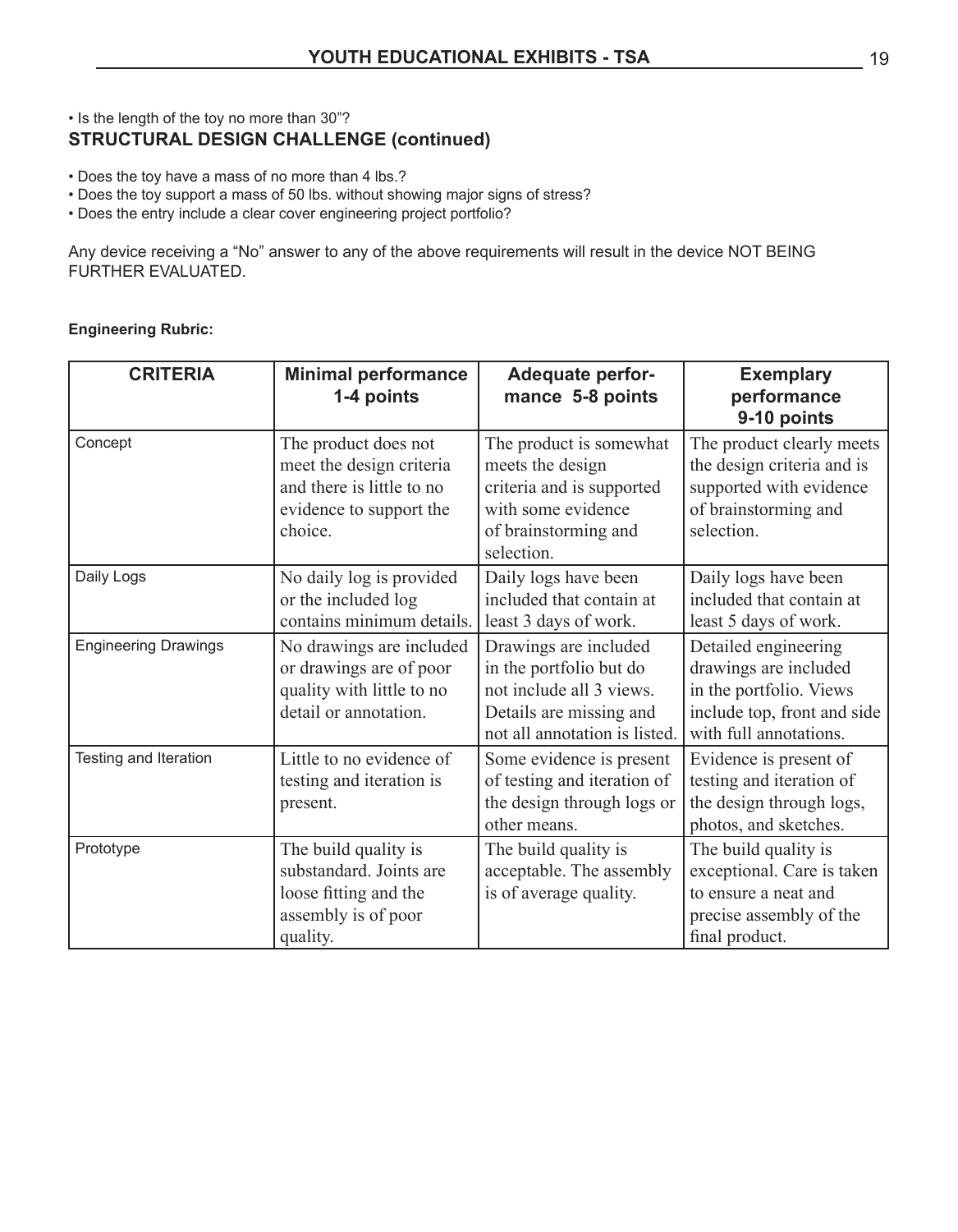# **STRUCTURAL DESIGN CHALLENGE (continued)**

#### **Interview Rubric:**

| <b>CRITERIA</b> | <b>Minimal performance</b><br>1-4 points                                                                                                                                        | <b>Adequate perfor-</b><br>mance 5-8 points                                                                                                                                              | <b>Exemplary</b><br>performance<br>9-10 points                                                                                                                                                          |
|-----------------|---------------------------------------------------------------------------------------------------------------------------------------------------------------------------------|------------------------------------------------------------------------------------------------------------------------------------------------------------------------------------------|---------------------------------------------------------------------------------------------------------------------------------------------------------------------------------------------------------|
| Organization    | Participant(s) seem(s)<br>unorganized and<br>unprepared for the<br>presentation/interview.                                                                                      | Participant(s) is/are<br>generally prepared/<br>organized in the overall<br>presentation/interview.                                                                                      | The presentation/interview<br>is logical, well organized,<br>and easy to follow.                                                                                                                        |
| Knowledge       | Participant(s) seem(s) to<br>have little understanding of<br>the concepts of the design<br>challenge; vague answers<br>to interview questions are<br>provided.                  | An understanding of the<br>concepts of the design<br>challenge, and answers to<br>questions, are adequate.                                                                               | There is clear evidence of<br>a thorough understanding<br>of the design challenge;<br>questions are answered<br>well.                                                                                   |
| Articulation    | The presentation and<br>interview provide an<br>unclear, unorganized, and<br>or illogical description of<br>the project.                                                        | The presentation and<br>interview offer a somewhat<br>logical and easy-to-<br>understand project<br>description.                                                                         | The presentation/interview<br>provides a clear, concise,<br>and easy-to-follow<br>description of the project.                                                                                           |
| Delivery        | The team/individual is<br>verbose and/or uncertain<br>in the presentation/<br>interview; participant<br>posture, gestures, and lack<br>of eye contact diminish the<br>delivery. | The team/individual is<br>somewhat well-spoken and<br>clear in the presentation/<br>interview; participant<br>posture, gestures, and<br>eye contact result in an<br>acceptable delivery. | The team/individual is<br>well-spoken and distinct in<br>the presentation/ interview;<br>participant posture,<br>gestures, and eye contact<br>result in a polished, natural,<br>and effective delivery. |